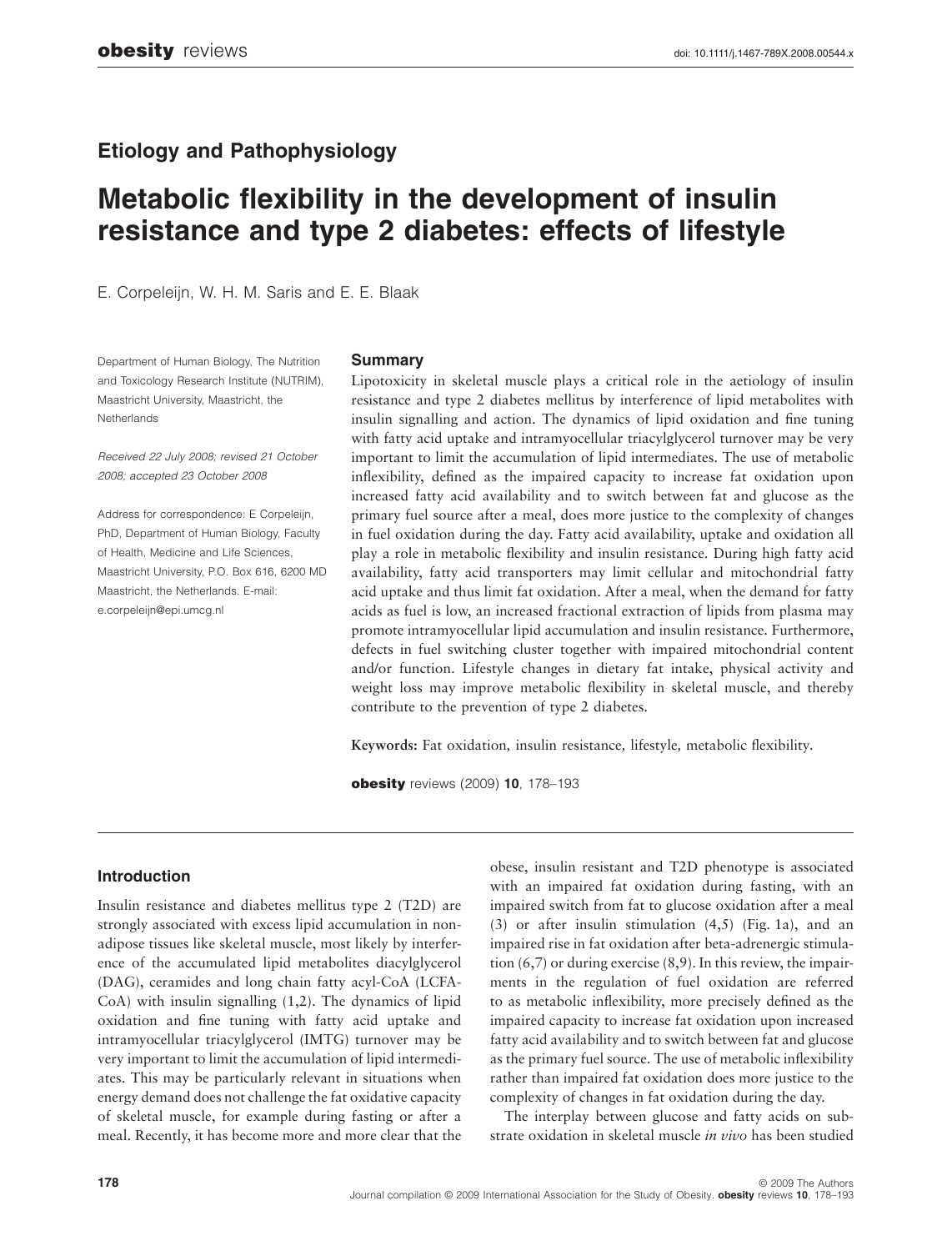**Figure 1** (a) Metabolic flexibility and metabolic inflexibility: model for postabsorptive and postprandial adaptations in skeletal muscle substrate oxidation. A low respiratory quotient (RQ) indicates a relatively high fat oxidation; a high RQ indicates a relatively low fat oxidation. The closed line represents a normal, healthy individual; the dotted line represents metabolic inflexibility. (b) Improvement in metabolic flexibility after weight loss in men with impaired glucose tolerance. Adapted from Corpeleijn *et al.* (3). Open circles and dotted line represent IGT subjects before weight loss (WL, -14 kg); closed circles and closed line represent IGT subjects after weight loss. *Metabolic Flexibility*, a low respiratory quotient (RQ) indicates a relatively high fat oxidation; a high RQ indicates a relatively low fat oxidation. *P* < 0.05 for fasting RQ and for area under the curve over 240 min. *Insulin sensitivity* improved after weight loss ( $n = 8$ ,  $P < 0.01$ ). *IMTG* tended to decrease after weight loss  $(n=7, P=0.08)$ .



for many years. First, the glucose-fatty acid cycle was proposed by Randle and colleagues, showing the ability of exogenous fatty acids to reduce glucose oxidation (10). An increase in free fatty acid (FFA) availability would lead to an increased FFA oxidation, inhibiting pyruvate dehydrogenase and phosphofructokinase. A subsequent accumulation of glucose-6-phosphate inhibits hexokinase activity, and the rise in intracellular glucose concentrations would then result in a negative feedback to glucose uptake. Second came the observation that hyperglycaemia can reduce fatty acid oxidation in skeletal muscle, designated the reverse Randle cycle (11,12). Later, however, studies based on molecular genomic technologies have shown that although the observation of Randle and colleagues was right, the mechanistic explanation for the suppressive effect of fatty acids on glucose metabolism is different. It turned out to be the direct effect of accumulated lipid and lipid intermediates (DAG, ceramides, LCFA-CoA) that interfere with insulin signalling (1,2). Low grade intralipid infusion preceding a hyperinsulinemic euglycemic clamp reduced insulin sensitivity, and also reduced metabolic flexibility, measured as the suppression of whole body fat oxidation and the stimulation of whole body glucose oxidation (13). Other studies with lipid infusions during a hyperinsulinemic euglycemic clamp show a delay in the effect of fatty acids on muscle insulin resistance. This delay may be explained by the time that is needed for lipids and lipid intermediates, such as LCFA-CoA, DAG and ceramides, to accumulate in skeletal muscle (14) and interfere with insulin signalling (15). Interestingly, lipid infusion increased malonyl-CoA concentrations (16). Malonyl-CoA is proposed as the master switch in a fuel-sensing pathway (19,20), which is explained in Fig. 2. Malonyl-CoA was elevated in muscle biopsies from obese and obese T2D subjects, when compared with lean controls (17), although in another study malonyl-CoA was not significantly reduced in obese T2D subjects compared with overweight controls (18).

Underlying causes for (obesity-induced) metabolic inflexibility may be predominantly found in lifestyle factors and their interaction with genetic or intrinsic characteristics of skeletal muscle. Changes in diet, physical activity or adiposity certainly have specific effects on metabolism, and may offer opportunities to improve metabolic flexibility. Dysfunction of other organs may play a role via changes in the neuro-endocrine environment of skeletal muscle, of which the effect will depend on intrinsic muscle characteristics. This paper reviews the role of impaired metabolic flexibility of skeletal muscle in the development of insulin resistance and T2D with a specific focus on human studies. It summarizes the human studies that have specifically investigated *in vivo* or *ex vivo* skeletal muscle fatty acid uptake and oxidation or used stable isotope methods to study fatty acid metabolism, in human subjects with insulin resistance and/or impaired glucose metabolism. Further, we will explore the potential of lifestyle interventions with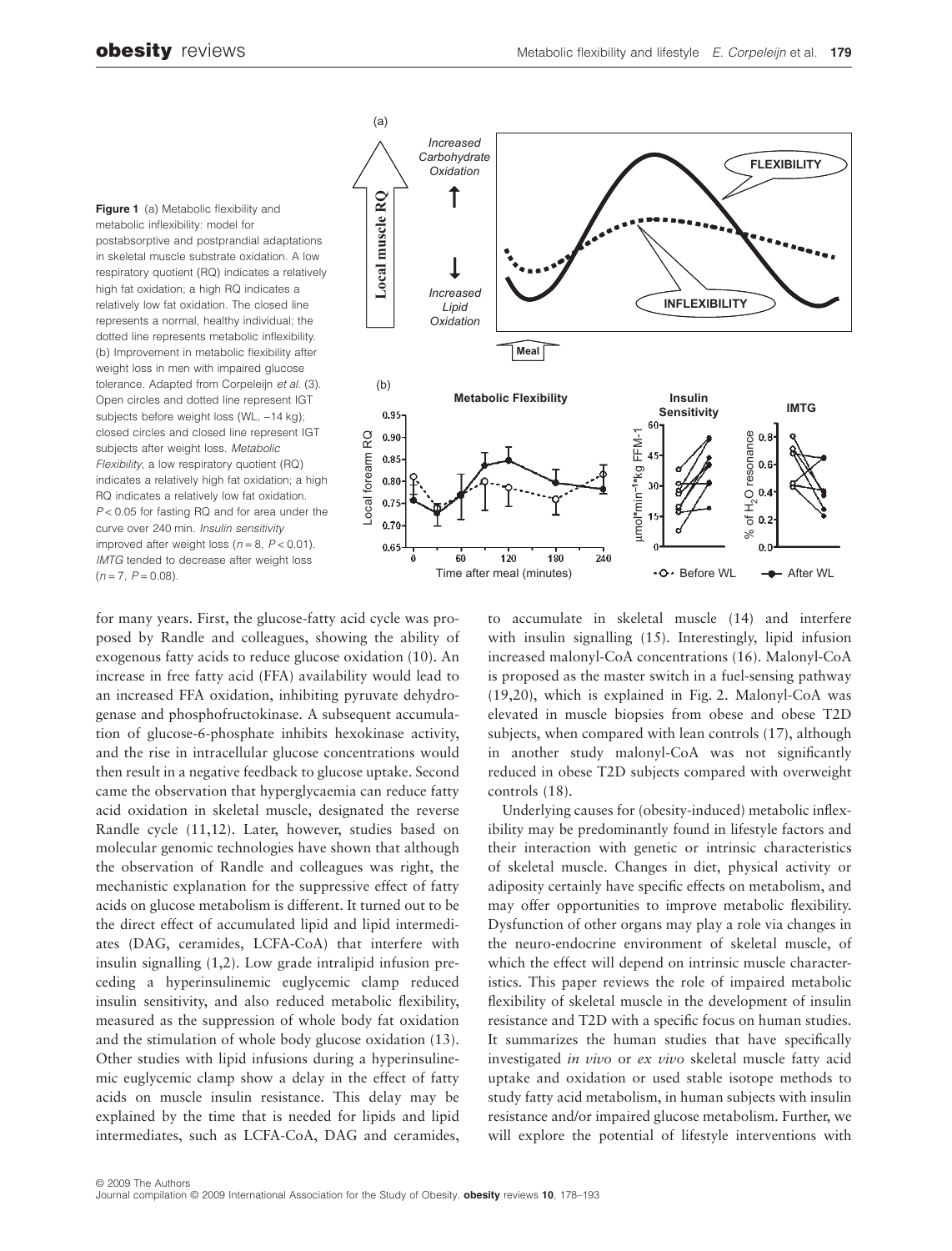

**Figure 2** Cell metabolism in the myocyte: key actors in the pathogenesis of fat-induced musclular insulin resistance and metabolic flexibility. Key actors are presented here: fatty acid transporters, the manonyl-CoA fuel-sensing pathway, mitochondrial function, IMTG accululation and interferences of lipid intermediates with insulin signalling. The fractional extraction of free fatty acids (FFA) and FFA derived from very low density lipoproteins triacylglycerols (TG-VLDL) hydrolysis by lipoprotein lipase (LPL) is regulated by fatty acid transporters (CD36). The intra-muscular fuel-sensing pathway may be represented by the *malonyl-CoA* (M-CoA) metabolic pathway. Intra-muscular malonyl-CoA is a potent allosteric inhibitor of carnitine-palmitoyl transferase-1 (CPT-1). Malonyl-CoA concentration is synthesized by the acetyl-CoA carboxylase-2 (ACC2) and broken down by malonyl-CoA decarboxylase (MCD). When nutrients are plentiful, glucose and fatty acid fluxes increase intra-mitochondrial citrate – through the tricarboxylic acid (TCA) cycle – and of cytosolic citrate, which is able to stimulate ACC2 and which in turn increases the production of malonyl-CoA. Malonyl-CoA, inhibiting CPT-1, will then block mitochondrial FA-CoA uptake and therefore limit  $\beta$ -oxidation. A mismatch between oxidation and uptake results in increased levels of long chain fatty acyl-CoA (FA-CoA), diacylglycerol (DAG), triacylglycerol (IMTG) and ceramide, which interact with insulin signalling and reduce insulin-stimulated glucose uptake. When nutrients are not in excess, e.g. owing to increased demand during exercise, the energy demand will cause a drop in citrate levels, a subsequent drop in malonyl-CoA levels, disinhibition of CPT-1 activity, increased mitochondrial fatty acyl-CoA uptake and an increase in fatty acid oxidative disposal. FABPc, cytosolic fatty acid binding protein; FFA, free fatty acid.

changes in diet, physical activity and weight loss to improve metabolic flexibility and lipid handling in skeletal muscle.

# **Fatty acid handling in insulin resistance and diabetes mellitus type 2**

Fatty acid metabolism in skeletal muscle is complex and depends on many factors at whole body and at organ level. The most important factors will be discussed here in relation to metabolic flexibility. This includes fatty acid availability – mainly determined by lipolysis in adipose tissue and capillaries, fatty acid uptake – which is dependent on fatty acid availability but is additionally regulated by specific fatty acid transport proteins (FATP), fatty acid storage – which plays a major role in the hypothesis of lipid-induced insulin resistance, and fatty acid oxidation, which is impaired in many ways in the obese, insulin resistant phenotype.

# Fatty acid availability

An increased flux of fatty acids (lipid overflow) from adipose to non-adipose tissue may contribute to an increased IMTG storage in tissues like skeletal muscle and liver. Fatty acids

are present in the circulation as non-esterified fatty acids released by adipose tissue, bound to plasma proteins, as VLDL-triglycerides produced by the liver or as triglycerides in chylomicrons that are produced in the intestine after a meal. Fatty acids may also be available from intracellular lipid stores. Whereas the amount of fat that can be stored in adipose tissue is almost unlimited, glucose can only be stored as glycogen in relatively small amounts in liver and muscle. The consequence of this is that during fasting conditions, glucose will be saved for organs that are glucose-dependent, whereas other organs like skeletal muscle will rely on fatty acid oxidation. In the fasting state, lipolysis of stored triglycerides in adipocytes delivers FFAs to the plasma, from where they are taken up by the consuming tissues, mainly skeletal muscle, heart and liver (Fig. 3a). In addition, lipolysis of circulating VLDL-triglycerides by lipoprotein lipase in the capillary endothelium may contribute significantly to the circulating FFA pool (Fig. 3a) (21,22). In the postprandial phase, it becomes more complicated because FFA can also be derived from lipolysis of chylomicron-triglycerides (Fig. 3b). Lipolysis in adipose tissue is rapidly suppressed by insulin, which reduces the FFA release from adipose tissue and thus circulating FFA concentrations. After a meal, the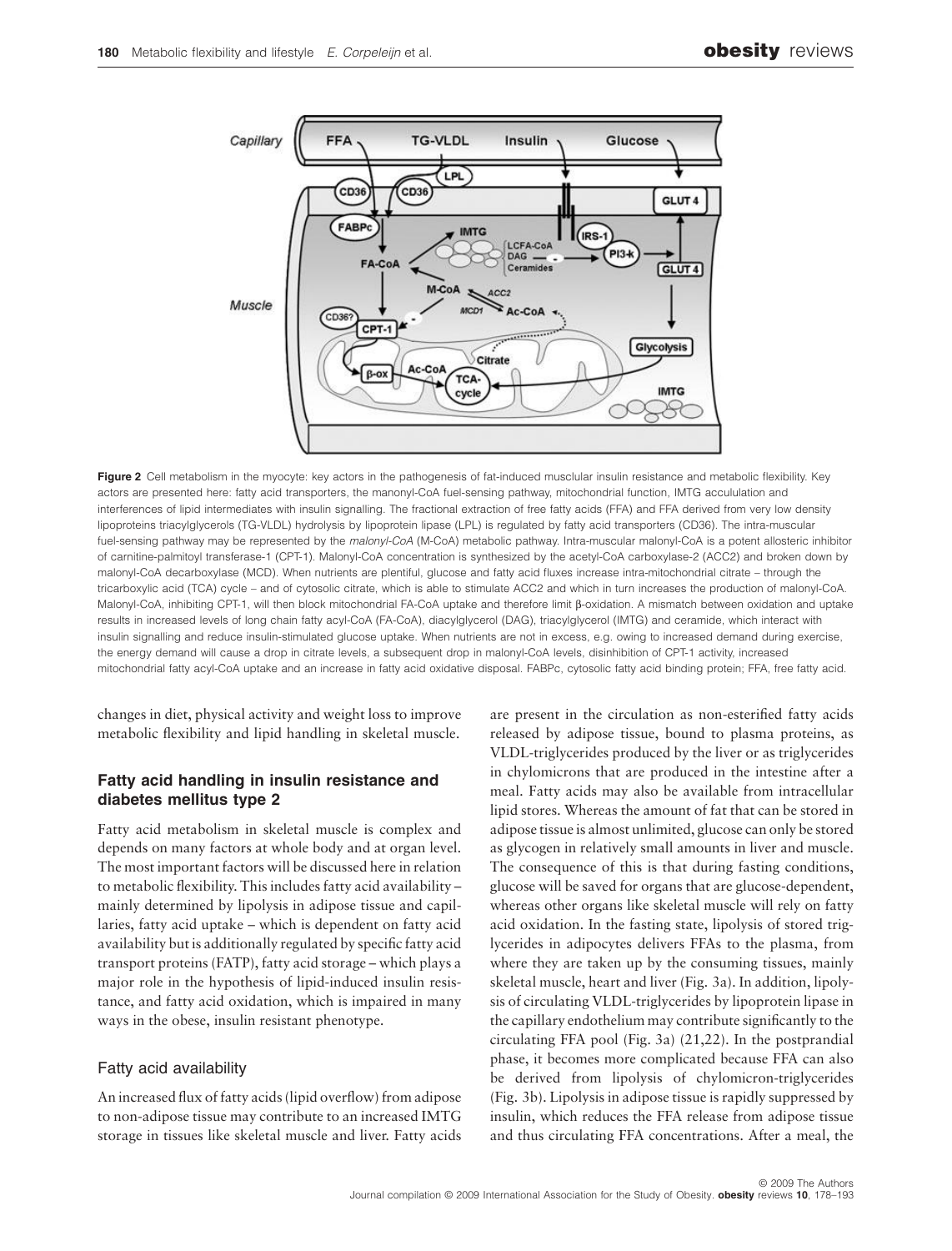## *(a) Healthy; Fasting*

*Fatty acid supply from adipose tissue is high, skeletal muscle oxidizes predominantly fatty acids.*



*(c) Insulin Resistant; Fasting*

*Fatty acid supply from the expanded adipose tissue is increased, skeletal muscle fat oxidation is blunted.*

#### *(b) Healthy; Postprandial*

*Fatty acid supply from adipose tissue is suppressed by insulin, skeletal muscle switches from fat oxidation to carbohydrate oxidation.*



#### *(d) Insulin Resistant; Postprandial*

*Fatty acid supply from the expanded adipose tissue is less suppressed, the ability of skeletal muscle to switch from fat oxidation to carbohydrate oxidation is blunted.*



Figure 3 Schematic overview of metabolic fluxes of fatty acids and glucose between organs in healthy subjects during fasting (a) and in the postprandial phase (b) and in the same conditions characterized by insulin resistance (c and d). CHO, carbohydrate; FFA, free fatty acids; VLDL-TG, very low density lipoproteins; meal-TG, chylomicrons.

efficiency of trapping dietary fatty acids from meal-derived triglycerides in adipose tissue is variable with time. In the early postprandial period (0–2 h) most FFAs are trapped (100–80%) but in the late postprandial period (4–6 h), more FFAs escape entrapment (50–80%) (23,24). Thus, a considerable part of the circulatory postprandial FFAs (30–40%) are spillover from triglyceride hydrolysis in the vasculature of adipose tissue (23) and, as recently demonstrated, from spillover of VLDL-triglyceride hydrolysis in skeletal muscle (24). Tissue perfusion is an important modulator for the extraction of fatty acids from plasma by adipose tissue (25). This is demonstrated by an increased extraction of circulating triglycerides by adipose tissue when adipose tissue blood flow is increased pharmacologically (26). Additionally, an insulin-mediated increase in skeletal muscle perfusion may increase the delivery of insulin and other hormones to muscle tissue and may account for increased glucose uptake (27), although controversial data have been reported (28).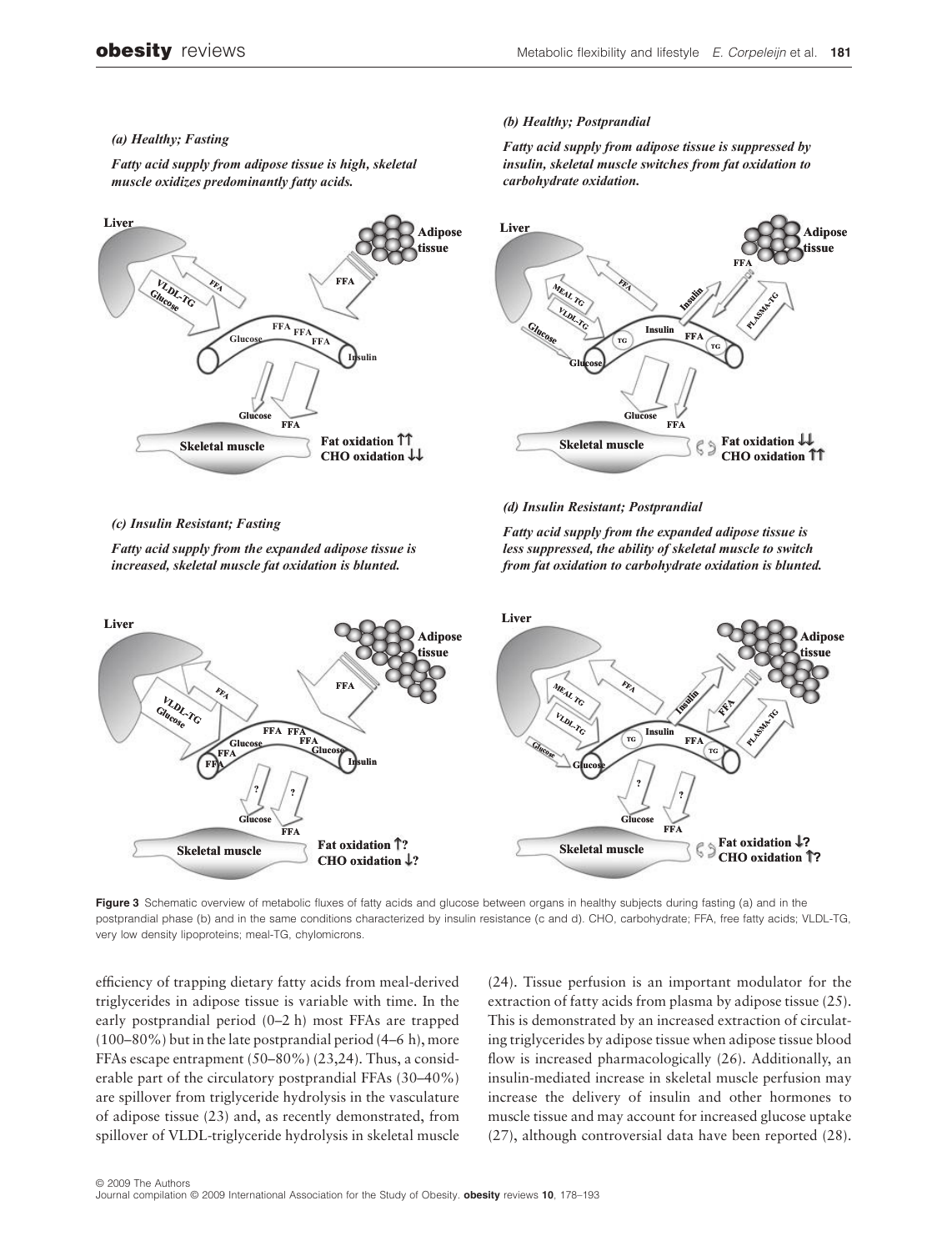Recent evidence shows that capillary recruitment in response to insulin may be impaired in skeletal muscle of insulin resistant human subjects (29,30).

It is generally suggested that the origins of insulin resistance lie in increased supply of FFA from increased adipose tissue mass (31,32) (Fig. 3c), and postprandially, in an impaired capacity of adipose tissue to trap dietary fatty acids or to suppress endogenous lipolysis (reduced lipid buffering capacity of adipose tissue, Fig. 3d). This lipid overflow to other organs than adipose tissue may lead to ectopic fat storage (32). The traditional concept of lipid overflow caused by elevated plasma FFA is challenged by evidence that in insulin resistant overweight and obese subjects, plasma FFA are not necessarily elevated (33,34). It is currently under investigation to what extent lipid overflow is inflicted by increased FFA or rather by elevated plasma TG, and/or whether 'lipid overflow' should be considered relatively to fat oxidative capacity rather than in an absolute sense. Also the question in which time frame lipid overflow can play a critical role in the development of insulin resistance may be important when FFA levels are studied once insulin resistance has already developed. At the same time, lipid infusion studies provide strong evidence that lipid overflow increases intramyocellular lipid content and can cause insulin resistance (13,14). Important is that these lipid infusions were given during a hyperinsulinemic euglycemic clamp, when fatty acid availability and uptake largely exceed lipid oxidation.

#### Fatty acid uptake

Fatty acids are taken up by passive and facilitated diffusion, which is dependent on the concentration gradient between the interstitial and intracellular fluid. For this, plasma concentration and intracellular metabolism (oxidation and esterification) are key factors. The diffusion is facilitated by specific transport proteins that alter fractional fatty acid uptake, i.e. the percentage of fatty acids available from plasma that are extracted by the organ (35). Intracellular processes such as activation to acyl-CoA, e.g. coupled to transport as shown for FATP1, and esterification may enhance uptake. Evidence from cultured adipocytes suggests that active ATP-dependent transport is involved (36), although it is uncertain whether this is similar for muscle and adipose tissues, given their different metabolic roles (for review on mechanisms, see (37–39)).

Membrane-bound fatty acid transporters in muscle are CD36 (fatty acid translocase, FAT/CD36, glycoprotein IV), membrane-bound fatty acid binding protein (FABPm) and FATP. The most important cytosolic proteins are cytosolic FABPc and acyl-CoA binding protein (35). CD36 is considered the most important membrane-bound protein for long chain fatty acid (LCFA) uptake (Fig. 2). In CD36 knockout mice, the relative contribution of CD36 to fatty

acid uptake was larger when the fatty acid : albumin ratio is low (40), thus at low FFA availability like after a meal. CD36 may be involved in the clearance of triglyceridederived fatty acids from plasma in particular in the late phase after a meal (24). CD36 may also facilitate fatty acid uptake, and thus lipid oxidation, during exercise (41). FABPc is considered the most important cytosolic protein for guiding LCFAs inside the cell (Fig. 2). Studies with FABPc knockout mice indicated the involvement of FABPc in shuttling LCFAs from the sarcolemma to intracellular sites of oxidation or esterification, but rather in a permissive than in a regulatory way (42,43). Even a reduction of FABPc protein of 50% was sufficient to maintain LCFA trafficking. Recently, it was suggested that the fatty acid transporter CD36 may act as a LCFA acceptor in the carnitine palmitoyl transferase-1 (CPT-1) system for mitochondrial uptake of LCFAs (44) (Fig. 2). CD36 is present on human skeletal muscle mitochondrial membranes. It may play a role in the rate of mitochondrial palmitate oxidation during exercise (41) and mitochondrial CD36 content was strongly correlated with mitochondrial palmitate oxidation, although not specifically reduced in obese women (45). Rodent studies have shown that the fatty acid transporter CD36 is sensitive to insulin. Both insulin and muscle contraction can induce the translocation of CD36 from an intracelullar compartment to the plasma membrane (35). In rat cardiomyocytes, insulin can increase mRNA expression as well as CD36 protein content already after 1 h (46). Recently it was shown that also in humans, CD36 protein content is up-regulated *in vivo* by insulin and that insulin resistance was associated with an altered (increased) insulin-mediated up-regulation of CD36 (47).

Fatty acid uptake links to metabolic flexibility in several ways. A limited fatty acid uptake in myocytes or mitochondria can lead to an impaired ability to stimulate fatty acid oxidation, e.g. during fasting or during exercise. Most fatty acids (95%) are oxidized in mitochondria. Fatty acid transporters can enhance fatty acid uptake into the cell even when the demand for fatty acids is low, and cause a relative overflow of fatty acids. This may promote lipid accumulation, insulin resistance and impaired metabolic flexibility (13,48). Moreover, a promoter polymorphism in the CD36 gene was associated with a decreased insulin sensitivity and an increased prevalence of T2D (49), suggesting a genetic basis for disturbances in fatty acid transport. Thus, data are indicating that the increased fat storage in the insulin resistant muscle is determined not only by the lipid overflow in the circulation, but also by genetic variation in the regulation of fatty acid transport at the level of skeletal muscle. This may predetermine a higher or lower fractional extraction.

To measure fatty acid uptake is complex, and sophisticated research methods, like the use of stable isotope tracers and arterio-venous differences over muscle or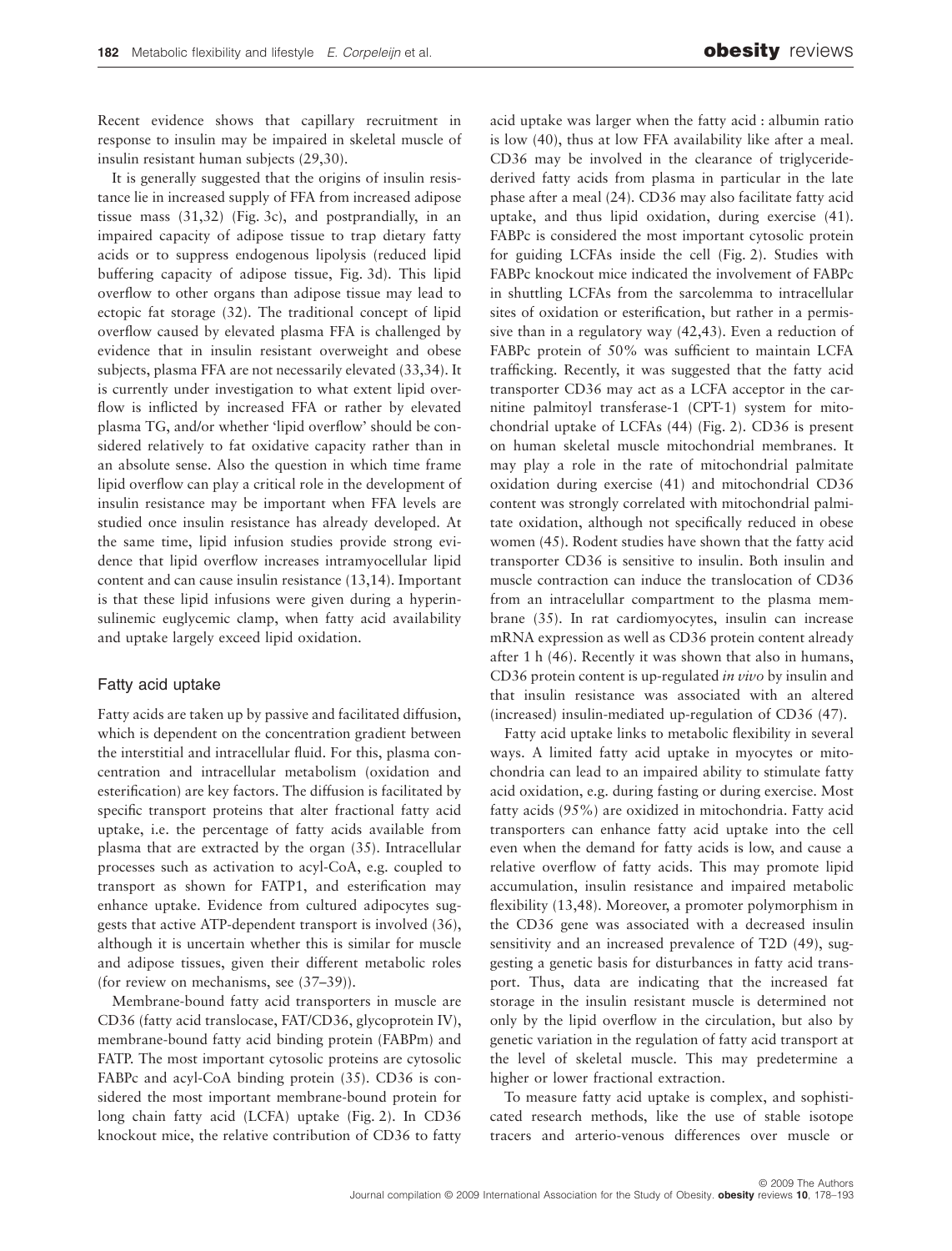adipose tissue, are necessary to gain insight in the utilization of fatty acids by different tissues. In Table 1, we summarized studies that specifically investigated *in vivo* or *ex vivo* skeletal muscle uptake and oxidation, or used stable isotope methods to study fatty acid metabolism, in human subjects with insulin resistance and/or impaired glucose metabolism. Initially, it was believed that in obese subjects, lipid overflow would increase FFA uptake and cause IMTG accumulation and insulin resistance. The first studies using stable isotope tracer methods to investigate FFA metabolism at organ level reported that, unexpectedly, fatty acid uptake by skeletal muscle was reduced in insulin resistant or diabetic subjects. Blaak and co-workers were the first to report an impaired ability to take up fatty acids in skeletal muscle of obese (insulin resistant) subjects during betaadrenergic stimulation (6). Colberg and co-workers (50) showed that in visceral obesity, fasting fatty acid uptake into skeletal muscle was reduced. In diabetic subjects, the suppression of fatty acid uptake was blunted after meal intake, indicating an impaired regulation of fatty acid uptake (51). This was not accompanied by an increased fat oxidation. A reduced capacity to mobilize fatty acids (whole body rate of appearance, expressed per unit fat free mass) and a reduced oxidation of plasma-derived fatty acids during fasting and during exercise were found in obese diabetic patients when compared with obese controls (8). These impairments proved to be present already in men with impaired glucose tolerance (IGT), a prediabetic state (9,52), indicating a role in the early stages of development of T2D. In diabetic subjects, muscle FABPc content was lower, and during beta-adrenergic stimulation, the uptake as well as the oxidation of fatty acids were reduced when compared with lean controls (7). After a period of energy restriction, the FABPc content of skeletal muscle increased in obese premenopausal women. The increase correlated very well with a decrease in basal respiratory quotient (RQ), representative of a higher fat oxidation and improved metabolic flexibility (53). In diabetic patients, thiazolidinedione treatment restored insulin sensitivity in parallel with protein-mediated palmitate uptake in skeletal muscle fibres *ex vivo*. This was strongly associated with an up-regulation in CD36 mRNA expression and protein content (54). As CD36 is sensitive to insulin, Bonen and co-workers suggested that due to hyperinsulinemia, obesity and T2D are associated with an increased baseline translocation of the fatty acid transporter CD36 to the plasma membrane (55). Fatty acid uptake capacity was investigated with the giant vesicle model in abdominal muscle strips. Compared with overweight and lean controls, fatty acid uptake capacity was increased fourfold in the fasted obese and diabetic condition (55).

Although these findings seem conflicting with the previously reported reduced FFA uptake, observations of *in vivo* FFA uptake are very diverse and depend on the type of subject and condition, and the comparison that is made (Table 1). FFA uptake was inversely related to visceral fat (50). Comparing obese or obese IGT/T2D subjects to lean, fatty acid uptake during fasting was reduced and impaired in response to stimuli in most  $(6,7,51,52,56)$  but not all  $(4)$ studies. Comparing IGT/T2D subjects to BMI-matched controls, some studies show a reduced whole body FFA disposal (expressed per unit fat free mass) (8,9) and a lower fasting FFA uptake over leg muscle (57). Others show no differences between the groups over the forearm muscle (3,57), whereas some shown an increased palmitate uptake (18) or an increased whole body FFA disposal at rest and during exercise (58). Therefore, the role of fatty acid uptake in metabolic flexibility, IMTG accumulation and insulin resistance is not clear yet. Much may depend on the interaction between FFA uptake and oxidation under different conditions, e.g. fasting, postprandial, during exercise or stress (beta-adrenergic stimulation).

In summary, cellular and mitochondrial fatty acid uptake are facilitated by fatty acid transporters, e.g. CD36. *In vivo* fatty acid uptake may be reduced in insulin resistant subjects, but *in vitro* capacity for fatty acid uptake was increased. The fatty acid transporter CD36 may play a role in metabolic inflexibility by limiting cellular and mitochondrial fatty acid uptake and thus fatty acid oxidation, and possibly by increasing the fractional extraction of lipids from plasma when the demand is low, promoting IMTG accumulation and insulin resistance.

# Fatty acid oxidation

Skeletal muscle is the most important organ concerning the uptake and oxidation of fatty acids. At rest, about 60–80% of muscle energy production is provided by fat oxidation. Furthermore, in absolute terms, skeletal muscle is a major consumer of  $O_2$  owing to its large total mass, although the oxygen consumption of skeletal muscle per unit of mass is rather low in rest (4 mL  $O_2$ /kg wet weight). During exercise, the oxygen consumption can increase enormously, up to  $\sim$ 350 mL O<sub>2</sub>/kg wet weight. After a meal, glucose will be present in abundance. High glucose concentrations have potential toxic effects, and skeletal muscle will prevent toxic glucose concentrations by increasing glucose uptake and oxidation at the cost of fatty acid uptake and oxidation (Fig. 3b). In insulin-stimulated conditions ~80% of the glucose utilization is accounted for by skeletal muscle (59). Also high FFA levels are toxic. However, after a meal, the body has – in contrast to glucose – the option to shuttle large amounts of excess FFA to the adipose tissue.

Metabolic flexibility is influenced by both uptake and oxidation of glucose and plasma-derived fatty acids. Table 1 presents studies which report on substrate oxidation and investigate muscle fatty acid metabolism with arterio-venous differences and/or whole body fatty acid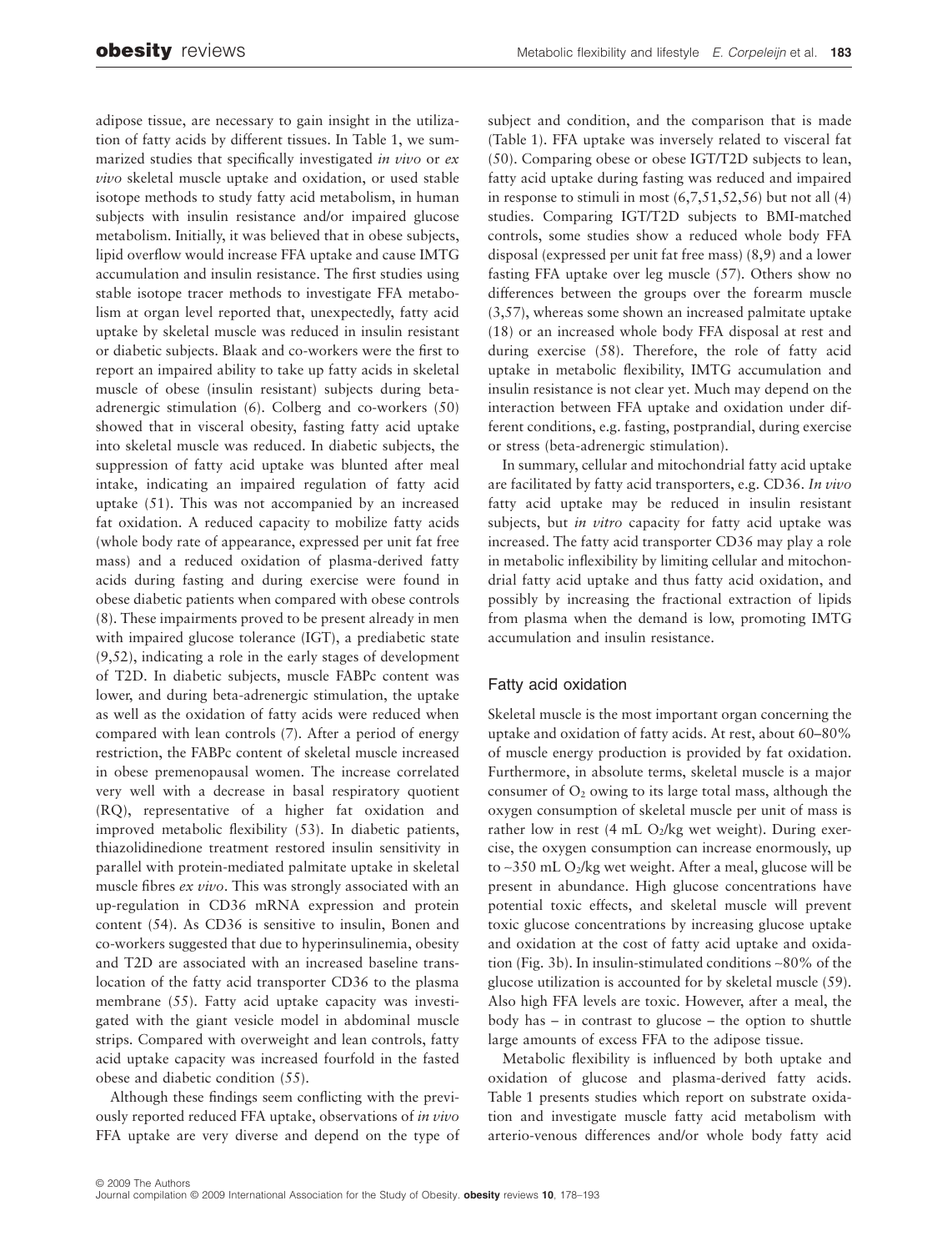Subjects; model; conditions Outcome on FA uptake Outcome on lipid oxidation Range (50) Lean to obese women; A-V over leg; StI; leg  $O<sub>2</sub>$  and  $CO<sub>2</sub>$ ; Fasting (overnight); moderate insulin stimulation FFA uptake inversely related to visceral fat (*r* = -0.60, *P* = 0.01) Postabsorptive leg fat oxidation rates positively related to insulin-mediated glucose storage in muscle (*r* = 0.61, *P* < 0.05), no direct correlation with visceral fat Obese compared with lean (6) Obese vs. lean; A-V over forearm; StI; whole body  $O_2$  and  $CO_2$ ; Fasting (overnight);  $\beta$ -adrenergic stimulation Fasting: n.a. Beta-adrenergic stimulation: lack of increase Fasting: = Beta-adrenergic stimulation, whole body RQ: lack of decrease (4) Obese vs. lean; A-V over leg; StI; leg  $O_2$  and  $CO_2$ ; Fasting (overnight); insulin stimulation; WL in obese Fasting: = Insulin stimulation: equally ↓ Obese before vs. after WL, fasting: ↓ Obese before vs. after WL, clamp: ↓ Fasting: leg RQ ↑, fat oxidation ↓, glucose oxidation ↑ Insulin stimulation: obese no change Obese before vs. after WL, fasting: fat oxidation =, leg RQ = Obese before vs. after WL, clamp: fat oxidation  $\downarrow$ , glucose oxidation =, leg RQ  $\uparrow$ (88) Obese before and after exercise training whole body; Stl; whole body  $O_2$  and  $CO_2$ Fasting (overnight); exercise (50% VO<sub>2</sub>max, 1 h); after no training; training at 40% VO<sub>2</sub>max, 12 weeks, 3 times per week; or training at 70% VO2max, 12 weeks, 3 times per week Whole body FFA disposal not presented Fasting in all groups before and after training: = Exercise: total and non-plasma derived FFA oxidation 1 after training at 40% VO<sub>2</sub>max DM2/IGT compared with lean (51) Obese T2D (fGlu 10.2, HbA1c 8.9%) vs. lean A-V over leg; StI; leg  $O_2$  and  $CO_2$ Fasting (overnight); postprandial (mixed meal with 60 E% fat) Fasting: ↓ Postprandial: impaired suppression Fasting: RQ ↑ Postprandial: RQ ↑ (52) Obese IGT (fGlu 6.1) vs. lean Femoral regions Positron Emission Tomography, no femoral O<sub>2</sub> Fasting (12–15 h) Fasting: ↓ n.a. (7) Obese T2D (fGlu 7.7, HbA1c 6.4%) vs. lean A-V over forearm; StI; whole body  $O_2$  and  $CO_2$ Fasting (overnight);  $\beta$ -adrenergic stimulation Fasting: ↓ Beta-adrenergic stimulation: impaired stimulation Fasting: n.a. Beta-adrenergic stimulation: ↓ of plasmaderived free fatty acids (56) T2D\*, obese, overweight and lean Giant vesicles from abdominal muscle; oxidation in muscle strips from lean and obese; fasting (16–18 h) Fasting: 1 in T2D and obese Fasting (lean and obese): = DM2/IGT compared with BMI-matched controls (8) Obese T2D (fGlu 7.7) vs. obese control Whole body; StI; whole body  $O_2$  and  $CO_2$ Fasting (overnight); exercise (50% VO<sub>2</sub>max, 1 h) Fasting: whole body FFA disposal ↓ Exercise: whole body FFA disposal ↓ Fasting: n.a. Exercise: total fat oxidation =; oxidation of plasma-derived FFA ↓ (9) Obese IGT (fGlu 6.2) vs. obese NGT Whole body; StI; whole body  $O_2$  and  $CO_2$ Fasting (overnight); exercise (50% VO<sub>2</sub>max, 1 h) Fasting: whole body FFA disposal ↓ Exercise: whole body FFA disposal ↓ Fasting: oxidation of plasma-derived FFA ↓ Exercise: oxidation of TG-derived FFA ↑ (61) Obese T2D before (fGlu 7.5) and after (fGlu 6.5) WL Whole body; StI; whole body  $O_2$  and  $CO_2$ Fasting (overnight); exercise (50% VO<sub>2</sub>max, 1 h); WL  $(-15$  kg) Fasting: whole body FFA disposal ↓ Exercise: whole body FFA disposal = Fasting: oxidation of plasma-derived FFA ↓  $($ trend  $P = 0.10)$ Exercise: oxidation of plasma-derived FFA = (57) Obese T2D (fGlu 8.6) vs. overweight controls A-V over forearm and leg; Stl, no  $O_2$  and  $CO_2$  data Fasting (overnight); insulin stimulation Forearm: = Leg: ↓ n.a. (18) Obese DM2 (fGlu 7.6, HbA1c 8.7%) vs. overweight controls A-V over leg; StI; leg and whole body  $O_2$  and  $CO_2$ Fasting (overnight); high glucose/moderate insulin/high FFA conditions Fasting: palmitate uptake ↑ High glucose clamp: less increase Fasting: fat oxidation ↑, whole body RQ ↓ High glucose clamp: fat oxidation ↑, whole body RQ ↓

**Table 1** Design and outcomes of studies that specifically investigated *in vivo* or *ex vivo* skeletal muscle fatty acid uptake and oxidation, or used stable isotope methods to study fatty acid metabolism, in human subjects with insulin resistance and/or impaired glucose metabolism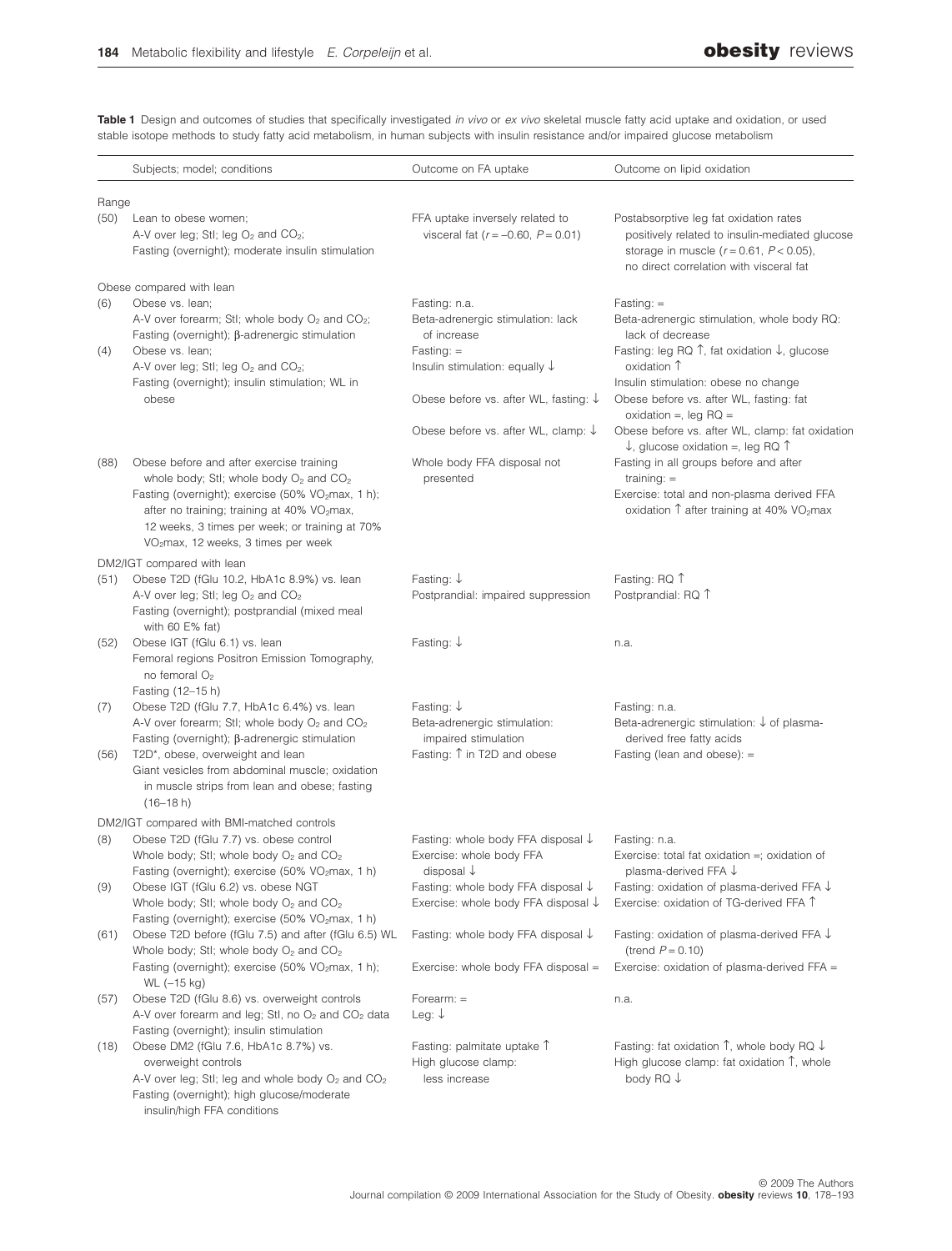#### **Table 1** *Continued*

|      | Subjects; model; conditions                                                                  | Outcome on FA uptake                                        | Outcome on lipid oxidation                                                                   |
|------|----------------------------------------------------------------------------------------------|-------------------------------------------------------------|----------------------------------------------------------------------------------------------|
| (58) | Overweight long-standing T2D (fGlu 9.4, HbA1c)<br>7.3%) vs. overweight controls              | Fasting: whole body FFA disposal 1                          | Fasting: plasma-derived FFA 1, TG-derived<br>FFA $\downarrow$ , glucose oxidation $\uparrow$ |
|      | Whole body; Stl; whole body $O_2$ and $CO_2$                                                 | Exercise: whole body FFA disposal 1                         | $Exercise: =$                                                                                |
|      | Fasting (overnight); exercise (50% Wmax, 1 h);<br>recovery after exercise (2 h)              | $Recovery: =$                                               | Recovery: plasma-derived FFA 1                                                               |
| (3)  | Obese IGT (fGlu 6.6) vs. obese NGT                                                           | $Fasting: =$                                                | $Fasting: =$                                                                                 |
|      | A-V over forearm; Stl, forearm $O_2$ and $CO_2$                                              | Postprandial: $=$                                           | Postprandial: no $\uparrow$ in forearm RQ                                                    |
|      | Fasting (overnight); postprandial (mixed meal<br>with 60E% fat); WL in IGT subjects (-14 kg) | IGT after WL, fasting: $=$<br>IGT after WL, postprandial: = | IGT after WL, fasting: $\downarrow$ forearm RQ<br>IGT after WL, postprandial: 1 forearm RQ   |

\*Fasting glucose or HbA1c not reported. '=' stands for 'comparable between groups'; '↑' stands for increased (change) relative to control group; '↓' stands for 'reduced (change) relative to control group'. A-V, arterio-venous differences; FFA, free fatty acids; fGlu, fasting glucose given as mmol/l, HbA1c given if available; IGT, impaired glucose tolerant subjects; n.a., not applicable; RQ, respiratory quotient; StI, Stable isotopes; T2D, type 2 diabetic patients; VO<sub>2</sub>max, maximal oxygen uptake capacity; WL, weight loss, Wmax, maximal workload.

utilization with stable isotopes in subjects with insulin resistance and/or impaired glucose metabolism. It shows a complex range of results with many variables that vary widely between studies, such as the methods used, the unit studied (whole body or muscle), the degree of overweight and the types of subjects (lean, overweight, obese, T2D with low or high HbA1c). In general, the insulin resistant/ glucose intolerant phenotype is related to a reduced utilization of fatty acids, and the impairments are shown most clearly in stimulated conditions. In healthy lean to obese women, low rates of leg muscle fat oxidation during fasting were related to decreased glucose storage during insulin stimulation (50). During beta-adrenergic stimulation, fatty acid uptake and oxidation showed a lack of increase in obese subjects when compared with lean controls (6). During insulin stimulation, the suppression of fat oxidation was impaired in obese men and women (4). In T2D and IGT, fuel switching was impaired after a meal (3,51), and a blunted increase in fat oxidation was found during exercise (8,9), and during beta-adrenergic stimulation (7). Some studies in T2D patients however show the opposite: an increased reliance on fat oxidation during fasting, during insulin stimulation (18) and during recovery from exercise (58). These type 2 diabetic patients are characterized by higher HbA1c and higher fasting glucose values. A likely explanation is that in the development towards T2D, fatty acid utilization is impaired, which may contribute to ectopic fat storage and insulin resistance. In long-standing T2D however, fat oxidation may compensate for reduced glucose availability. Also in type 1 diabetes mellitus patients with secondary insulin resistance, the reliance on fat oxidation was higher during fasting, and the rise in whole body RQ was blunted during a hyperinsulinemic euglycemic clamp (60). Substrate availability can be a strong determinant of metabolic flexibility under certain conditions. In T2D subjects, the role of lower glucose availability was studied during a hyperinsulinemic euglycemic clamp  $(80 \text{ mU m}^{-2})$  with almost complete suppression of plasma fatty acids (5). Metabolic flexibility, represented by the change in whole body RQ, was reduced in T2D subjects compared with obese, and was mainly explained by the glucose disposal rate, independent of diabetes status. Weight loss improved both glucose disposal and metabolic flexibility in T2D. Although total glucose disposal differed between groups and conditions, glucose disposal always largely exceeded glucose oxidation, and glucose partitioning seemed comparable between the obese subjects, the T2D subjects before weight loss and the T2D subjects after weight loss (~34% of glucose disposal was oxidative). During these clamp studies, the levels of plasma FFA were almost completely suppressed, also in the T2D subjects. The question rises what effect increased fatty acid concentrations during high glucose availability may have on metabolic flexiblity. During a hyperglycaemic hyperinsulinemic clamp in healthy subjects, the effects of high levels of glucose and insulin in combination with high levels of FFA were studied (16). It appeared that in healthy subjects, glucose oxidation was stimulated and muscle fat oxidation was suppressed, despite maintenance of high FFA uptake. This could be explained by the observed increase in malonyl-CoA levels in skeletal muscle, which inhibits CPT-1 and thus fatty acid entry into mitochondria. This indicates that metabolic flexibility is not only dependent on substrate availability, but is additionally regulated by intracellular fuel-sensing molecules like malonyl-CoA. In Table 1, in about half of the studies/comparisons between fatty acid uptake and oxidation (6–9,18,50,51,58,61), an impaired substrate oxidation can be plausibly linked to an impaired substrate availability, whereas in the other studies/ comparisons (3,4,18,51,56,58), additional factors are likely to play a more important role than substrate avail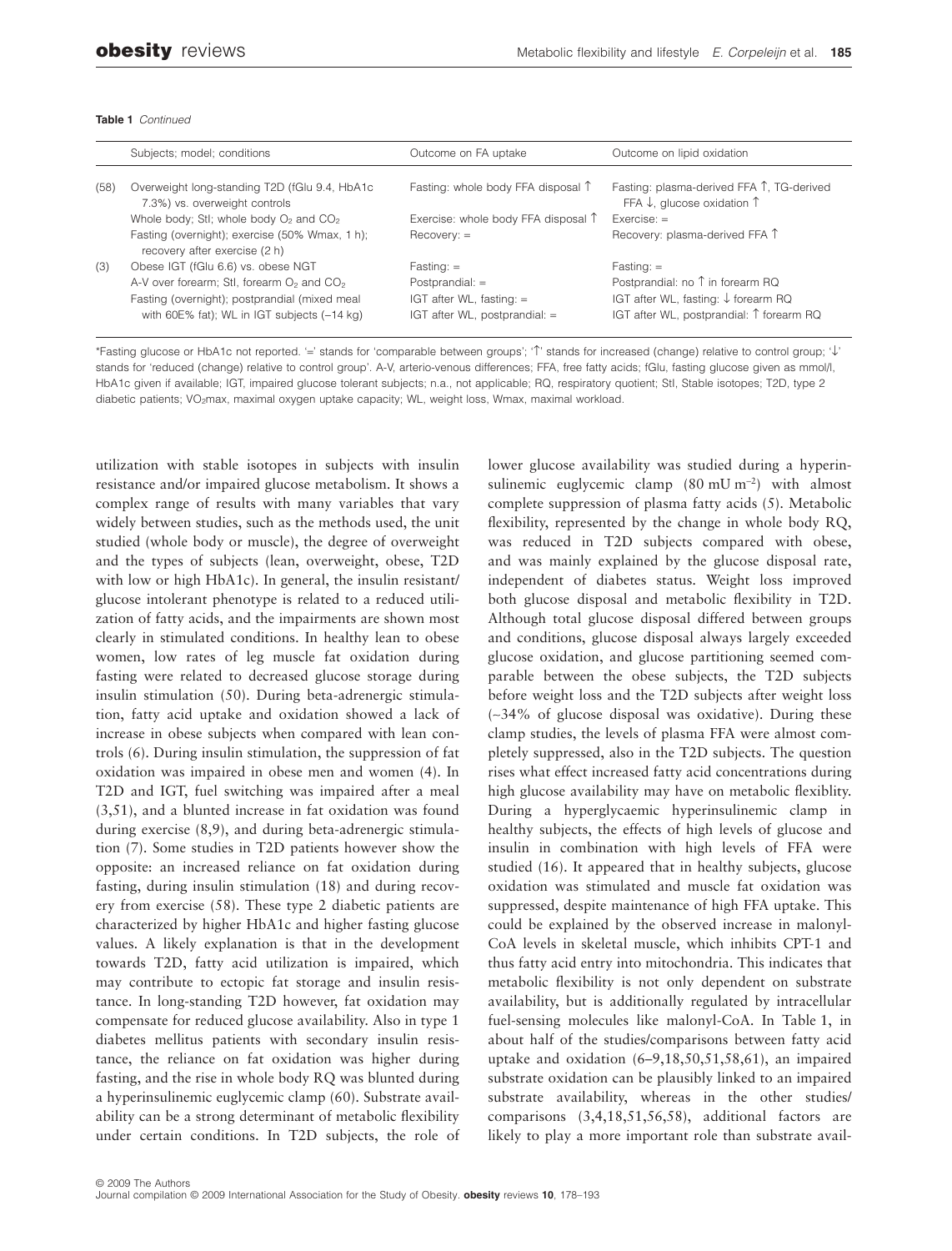ability alone. These data support the view that substrate uptake and substrate oxidation are related, but impairments do not always occur in parallel, as uptake and oxidation can be impaired independently from each other.

Evidence is increasing that defects in substrate switching cluster together with disturbances in mitochondrial content and/or function (62–65). Studies with micro-array techniques show that a whole cluster of genes under the control of peroxisome proliferator activator receptor (PPAR) gamma coactivator-1 $\alpha$  (PGC-1 $\alpha$ ), involved in fat oxidation and mitochondrial biogenesis, was coordinately downregulated in muscle biopsies from diabetic patients (66) and in some studies (67) but not all (68) also in healthy offspring of diabetic subjects. PGC-1 $\alpha$  is acutely up-regulated by insulin (69,70), but it is not clear how PGC-1 $\alpha$  gene expression is related to metabolic flexibility. A dysregulation between mitochondrial oxidative capacity, the capacity for glycolysis and the capacity for beta-oxidation can shift fuel preference towards glucose during fasting. A decrease in activity of oxidative enzymes (citrate synthase, cytochrome-c oxidase) was found in parallel with an increase in activity of glycolytic enzymes (phosphofructokinase, glyceraldehyde phosphate dehydrogenase, hexokinase) in skeletal muscle biopsies from subjects with T2D when compared with lean subjects (65). The ratio between glycolytic and oxidative enzyme activities within skeletal muscle, sampled during fasting, correlated negatively with insulin sensitivity (65).

# Fatty acid storage

The degree to which an increased fatty acid supply leads to ectopic fat storage in muscle and whether ectopic fat storage leads to insulin resistance depends on adequate fatty acid handling in skeletal muscle. IMTG accumulation in sedentary individuals is associated with reduced insulin sensitivity, whereas in trained athletes, it is rather related to directly available energy storage and to increased insulin sensitivity, called the 'athletes paradox'. As trained athletes are markedly insulin sensitive, despite high IMTG content (71), it was suggested that the matching between mobilization and oxidation of IMTG-derived fatty acids is one of the main factors that reduces lipid intermediates and dissociates IMTG storage from muscle insulin resistance (72). This was supported by an acute increase in DAG acyltransferase activity in skeletal muscle by exercise, which converts DAG into TAG. The consequent channelling of fatty acid substrates into storage reduced DAG and ceramide levels, increased IMTG levels and prevented lipid-induced insulin resistance (73,74). Muscle IMTG accumulation is an important risk marker of insulin sensitivity, via lipid intermediates interfering with insulin signalling. In addition it is possible that when IMTG accumulation is established and lipid intermediates

accumulate, these may interfere with fuel-sensing and fuel selection. In situations when energy demand does not challenge the fat oxidative capacity of skeletal muscle, the dynamics of lipid oxidation (metabolic flexibility) and fine-tuning with fatty acid uptake and IMTG turnover may be very important to limit the accumulation of lipid intermediates.

#### **Effects of lifestyle on metabolic flexibility**

# Effect of weight loss

As described in the previous part, the insulin resistant state is characterized by an impaired *metabolic flexibility* of substrate oxidation (Fig. 1a). As insulin resistance and T2D are strongly associated with obesity, it seems reasonable to suggest that weight loss would improve insulin sensitivity and reduce concomitant impairments in metabolism. This is partly true. Weight loss improves insulin sensitivity and reduces fasting glucose, insulin and usually also FFA plasma concentrations in obese, insulin resistant and diabetic subjects. Weight loss also reduces IMTG content (75,76), although not always significantly (3,77). With regard to substrate oxidation, an improvement in the insulin-mediated suppression of fat oxidation was found in obese subjects after weight loss induced by energy restriction  $(-15 \text{ kg})$  (4) and after weight loss induced by a combined energy restriction and exercise programme (-7 kg body weight loss; +20% increase in maximal oxygen uptake) (78). A recent study shows that weight loss (-14 kg) in men with IGT, a prediabetic state, improved the capacity to switch from fat oxidation to carbohydrate oxidation after a meal, which indicates that the impairments in the regulation of fat oxidation in skeletal muscle are still reversible in obese, IGT men (3). This imprivement in metabolic flexibility at skeletal muscle levels is illustrated in Fig. 1b, showing in parallel improvements in insulin sensitivity and a tendency for reduced IMTG content. However, previous studies report different findings on fasting fat oxidation. Fasting fat oxidation is part of the definition of metabolic flexibility, but in a broader sense can be regarded as the capacity to increase fat oxidation upon increased fatty acid availability. In the studies mentioned above, weight loss showed either an improvement (3,78) or no change (4) in fasting fat oxidation. Two other weight loss studies show a lack of change in muscle fat oxidation after weight loss (6) or in skeletal muscle markers of fat oxidation (79,80), despite improved insulin sensitivity. Furthermore, weight loss in diabetic patients  $(-15 \text{ kg})$  had no effect on plasma-derived fatty acid oxidation and whole body fat oxidation during fasting (61). This lack of improvement in skeletal muscle fat oxidation after weight loss was also observed during beta-adrenergic stimulation and exercise  $(6,61)$ .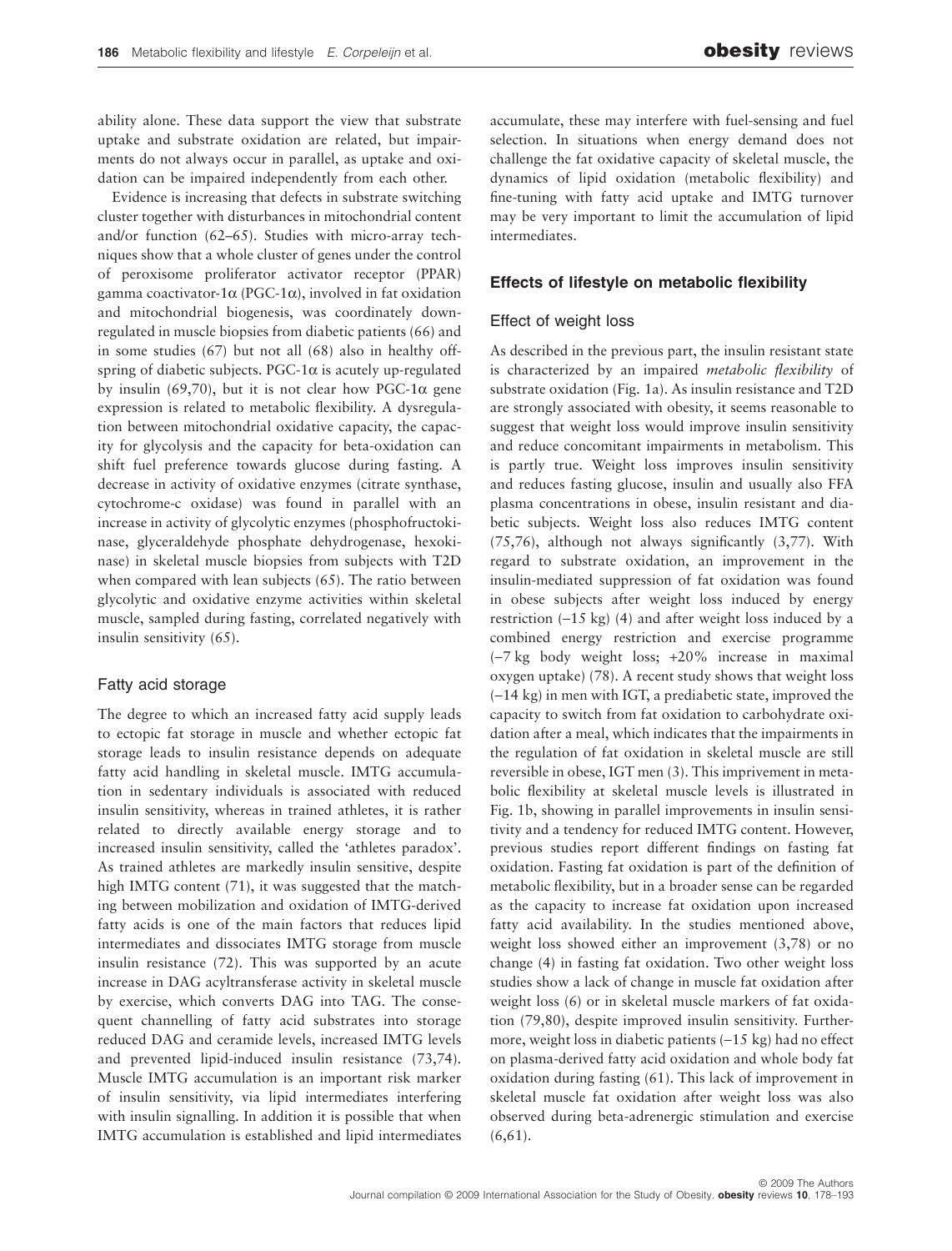Altogether, there are clear indications that weight loss is able to partly reverse postprandial impairments in metabolic flexibility of substrate oxidation, whereas with respect to the fasting condition, improved regulation of fat oxidation could not be confirmed in all studies. It seems that the challenge of overnight fasting is less predictive for metabolic inflexibility compared with postprandial fuel switch or fuel choice during exercise.

## Effect of a combined diet-and-exercise programme

In most lifestyle intervention studies, dietary advice, exercise intervention and/or energy restriction are combined. Goodpaster and co-workers performed a combined training and weight loss study in obese subjects. This programme did improve fat oxidation during fasting as well as the insulin-mediated switch from fat oxidation to carbohydrate oxidation. The improvements in fasting fat oxidation were strongly related to improvements in insulin sensitivity (78). Mensink and co-workers showed that a combined diet-exercise lifestyle intervention in overweight IGT subjects improved insulin sensitivity after 1 year of intervention, which was accompanied by a reduction in the muscle mRNA expression of acetyl-CoA carboxylase-2 (ACC2) and a tendency for increased hydroxyacyl-CoA dehydrogenase protein content (81). Furthermore, the IGT subjects that followed the lifestyle intervention were able to maintain or even slightly improve the capacity to oxidize fatty acids during exercise (owing to improved plasma-derived fatty acid oxidation), and thus maintained metabolic flexibility, whereas in IGT subjects of the control group fatty acid oxidation was reduced (82). Weight loss alone improved insulin sensitivity and reduced IMTG accumulation, but only weight loss combined with exercise also improved aerobic capacity, increased mitochondrial content and improved electron chain transport activity in skeletal muscle of sedentary obese subjects (80). It seems that weight loss alone is effective to improve insulin sensitivity, but is more likely to improve fasting fat oxidation and mitochondrial function if combined with exercise training.

# Effect of physical activity alone

Weight loss combined with exercise training has been shown to improve metabolic flexibility, and the question remains what can be attributed to exercise training. Metabolic flexibility is defined as the capacity to switch from fat to carbohydrate oxidation after insulin stimulation, and to increase fat oxidation during fasting, which is a way to reflect the capacity to increase fat oxidation in general. The capacity to increase fat oxidation during exercise may also reflect the capacity to increase fat oxidation. Physical activity may improve insulin sensitivity and postprandial metabolic flexibility through changes in lipid intermediates like DAG or saturated DAG species (83), by changes in the malonyl-CoA fuel-sensing system (84), and via mitochondrial function (83) [for review, see (85)]. Exercise can improve insulin sensitivity and metabolic flexibility both through acute and chronic mechanisms. Studies in impaired glucose tolerant and diabetic subjects show that fatty acid utilization is impaired during exercise (8,9). During 1 h cycling at 50% of maximal aerobic capacity, the acute response in fatty acid oxidation was comparable between obese, IGT and T2D subjects, but in IGT and T2D subjects, the utilization of plasma-derived fatty acids was reduced (8,9). In young, healthy, moderately trained men, an acute exercise bout (1 h at 65% of maximal aerobic capacity) stimulated a2-AMP-activated protein kinase activation and ACC inhibition by phosphorylation. Malonyl-CoA and acetyl-CoA concentrations in skeletal muscle decreased and fat oxidation in leg muscle increased (86). A decreased malonyl-CoA production, by reduced ACC-2 activity and/or increased malonyl-CoA decarboxylase-1 activity, is beneficial for fatty acid uptake into the mitochondria via disinhibition of CPT-1, and stimulates fat oxidation (Fig. 3). In addition, a single bout of exercise prevented fatty acid-induced insulin resistance in healthy women. Protein expression of the enzymes DAG acyltransferase, mitochondrial glycerol-3-phosphate acyltransferase and  $\Delta$ 9-desaturase were increased. Channelling of fatty acid substrates into storage reduced levels of DAG and ceramide, but increased IMTG levels (74). Chronic, low-intensity training  $(40\%$  VO<sub>2</sub>max, 12 weeks) tended to increase total fat oxidation during exercise, although not during fasting, in healthy trained subjects (87) and in obese men (88). This could not be accounted for by plasma-derived FFA oxidation, but most likely by an increased oxidation of IMTGderived or plasma TG-derived fatty acids. In the healthy men, a decrease (-36%) in ACC mRNA was observed after training, in favour of fat oxidation. In elderly subjects (~74 years), of whom it is known that they have a reduced rate of fat oxidation, endurance training for 16 weeks increased the rate of fat oxidation during exercise (89). Interestingly, chronic exercise training reduced IMTG content to levels found in lean subjects, and improved whole body fat oxidation during exercise, but failed to completely restore insulin sensitivity in diabetic subjects when compared with lean controls with corresponding IMTG content (90). On the other hand, endurance training in obese individuals improved CPT-1 activity and reduced sensitivity of CPT-1 for malonyl-CoA, but did not change IMTG content, although DAG and saturated DAG species tended to be reduced  $(-15\%, P = 0.06 \text{ and } -27\%, P = 0.06 \text{ respectively})$ (83). A similar lack of change in IMTG content after training was found previously in overweight to obese men, nevertheless showing an improved fasting fat oxidation and insulin sensitivity (91). A likely explanation is that an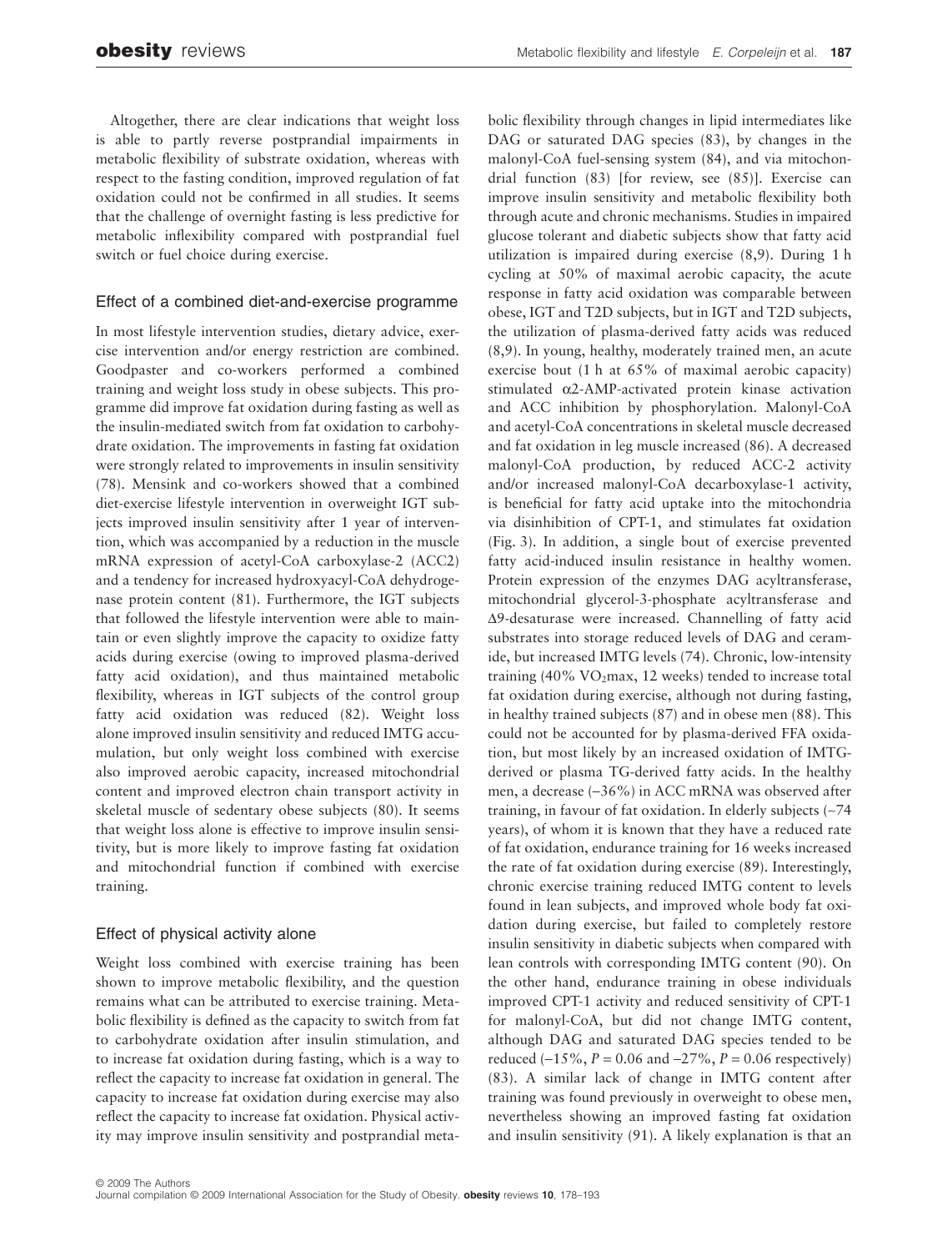improved (skeletal muscle) fat oxidation restores the balance between fatty acid uptake and oxidation, reducing the level of lipid intermediates (fatty acyl-CoA, DAG, ceramide) and improving insulin sensitivity. In conclusion, chronic exercise training improves the capacity of skeletal muscle to utilize fatty acids for fuel during exercise, and in some cases also improves fasting fat oxidation, which indicates that metabolic flexibility is improved. Metabolic flexibility improves fine-tuning of the balance between fatty acid uptake, oxidation and IMTG turnover in skeletal muscle, reducing lipid intermediates and thereby improving insulin sensitivity.

#### Effect of dietary fat quantity

As dietary fat is the most energy-dense marconutrient, an increase in dietary fat intake dramatically increases energy intake and leads unnoticed to a positive energy balance (92). The capacity to increase fat oxidation on a high-fat diet may contribute to weight maintenance, or may predispose to obesity if this capacity is impaired (for mechanisms see (93,94)). It was reported that habitual high fat consumers had a higher fat oxidation during fasting and demonstrated a relatively higher fat oxidation in response to a high fat load than habitual low fat consumers (95). A high body mass index was associated with an impaired ability to increase fat oxidation after a fat load (95 energy % fat), mainly in obese subjects with a relatively low fasting fat oxidation (96). The inability to increase fat oxidation on a high fat diet may be related to the inability to increase fat oxidation during fasting, and may be a primary characteristic of impaired metabolic flexibility of substrate oxidation (97). A mismatch between fat intake and fat oxidation, owing to the impaired capacity to regulate fat oxidation, may promote a positive fat and energy balance and fat storage in other tissues than adipose tissue and may thereby enhance obesity and insulin resistance.

#### Effect of dietary fat quality

Dietary fat quality has been related to insulin sensitivity (98), and to fatty acid partitioning, which is the direction of dietary and endogenous fatty acids towards storage or oxidation. Differences in fatty acid partitioning between the various type of fatty acids were demonstrated in cultured human myotubes (99). The uptake of oleic and palmitic acid were comparable, but oleic acid accumulated rather as intracellular FFAs, whereas palmitic acid was more directed towards storage as DAG and IMTG. In the myotubes established from T2D subjects, palmitic acid oxidation was intrinsically reduced compared with myotubes from lean. Recent data from the Dutch Study on Lifestyle intervention and Impaired glucose tolerance (SLIM study) (100) showed that improved insulin resistance is typically associated with

a reduction in serum cholesteryl ester fractions of myristic acid (C14:0), palmitoleic acid (C16:1 n-7), y-linolenic acid (C18:3 n-6) and dihomo- $\gamma$ -linolenic acid (c20:3 n-6) fractions, and an increase in oleic acid (C18:1 n-9) and arachidonic acid (C20:4 n-6), which is consistent with previous reports (101–104). Further, improved insulin sensitivity was characterized by a decrease in  $\Delta$ 9-desaturase and  $\Delta$ 6-desaturase activities and an increase in  $\Delta$ 5-desaturase activity, which were estimated with product-to-precursor ratios (100). Desaturase enzymes (mainly present in the liver and adipose tissue) regulate the degree of unsaturation of lipids throughout the body, including serum fatty acid profiles. Stearyl CoA Desaturase, or  $\Delta$ 9-desaturase, catalyses the conversion of palmitic and stearic acid into palmitoleic and oleic acid respectively (105). Increased physical activity was associated with an increased estimated  $\Delta$ 5-desaturase activity in skeletal muscle phospholipids (106,107).  $\Delta$ 5-desaturase activity contributes to the production of highly unsaturated fatty acids (105) which are ligands for transcription factors like PPARs, hepatocyte nuclear factors 4, nuclear factor kappa B, and sterol regulatory element-binding protein, involved in lipogenesis and fatty acid oxidation (108). With regard to n-3 polyunsaturated fatty acids (PUFAs), very little is known in relation to metabolic flexibility. Although from rodent studies it has been suggested that n-3 PUFAs are related to insulin sensitivity, most human studies using a euglycemic hyperinsulinemic clamp have found no effect of on insulin sensitivity in healthy or diabetic subjects (109). Based on rodent studies it was speculated that the reduction in circulating triglycerides by n-3 PUFAs is partly due to an increase in beta-oxidation (110,111). Human data on substrate utilization or metabolic flexibility to confirm this are currently lacking.

#### **Conclusion**

Altogether, there are clear indications that lifestyle changes affect metabolic flexibility in a positive way. Weight loss is able to partly reverse postprandial impairments in metabolic flexibility of substrate oxidation, whereas with respect to the fasting condition, improved regulation of fat oxidation could not be confirmed in all studies. Chronic exercise training improves the capacity of skeletal muscle to utilize fatty acids for fuel during exercise, and in some cases also improves fasting fat oxidation. This may be mediated by changes in the malonyl-CoA 'fuel-sensing' pathway. In general, all these changes improve the capacity of skeletal muscle to regulate the oxidation of fatty acids and thus improve metabolic flexibility. Whether this is related to a decrease in IMTG depends on the type of intervention. Weight loss usually reduced IMTG content whereas there are indications that exercise changes the physical properties of IMTG and IMTG metabolism rather than reducing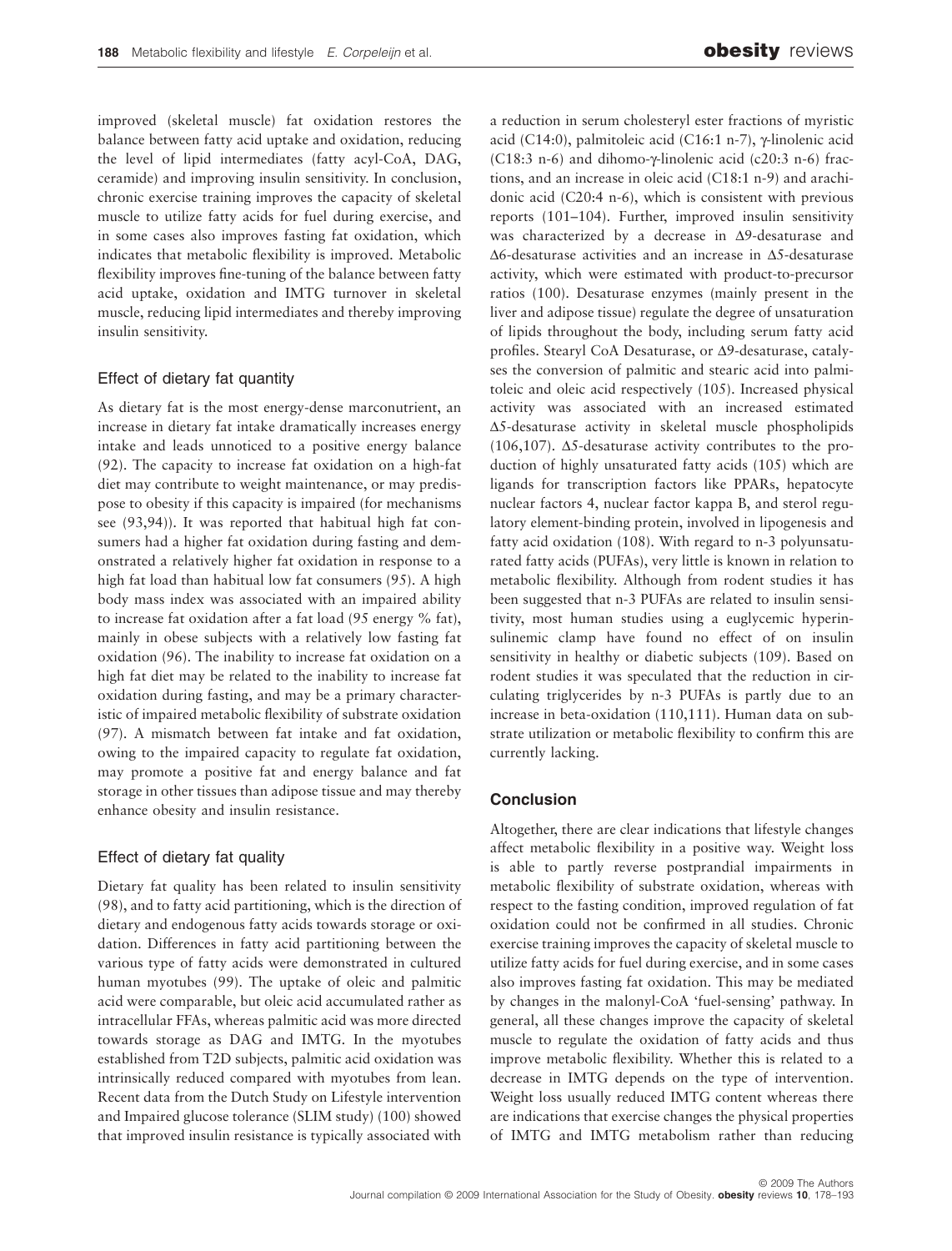

Figure 4 Factors involved in metabolic flexibility and insulin resistance. Increased adipose tissue mass and impaired adipose tissue buffering function can lead to lipid overflow, together with triglyceride fluxes from liver and intestine. Lifestyle factors modulate metabolic flexibility, e.g. physical activity improves oxidative capacity and IMTG metabolism, an increased energy intake leads to overweight and may enhance lipid overflow, and dietary fatty acids may change metabolic flexibility via the amount or via differences in fatty acid partitioning of specific types of fatty acids. Factors at skeletal muscle level that contribute are: a primary impaired metabolic flexibility related to genetic background; impaired regulation of fatty acid transport (CD36) which may enhance the fractional extraction of lipids from plasma; impaired sensitivity of the fuel-sensing (malonyl-CoA) for extracellular substrates; and impaired mitochondrial content/function which may reduce the capacity to increase fat oxidation during fasting or physical activity. CHO ox, carbohydrate oxidation; fat ox, lipid oxidation.

the quantity of IMTG. Also the amount and type of fatty acids (ingested or endogenously produced by desaturation enzymes) may be relevant. Unsaturated fatty acids may improve metabolic flexibility and redirect nutrient partitioning towards less lipid accumulation in muscle. A schematic representation of the factors that mediated the effects of lifestyle on metabolic flexibility and insulin resistance is given in Fig. 4, including lipid overflow from other tissues, fatty acid transporter proteins, the malonyl-CoA fuelsensing system, mitochondrial content and/or function, and genetic background. Note that substrate uptake and substrate oxidation are related but impairments do not always occur in parallel. In our view, a primary, genetically reduced (regulation of) lipid oxidation combined with lipid overflow (obesity, high fat intake, fasting) may lead to a relatively high FFA uptake and IMTG accumulation. Thereafter, when insulin resistance develops, FFA uptake may become impaired, contributing to secondary impaired lipid oxidation and maintenance of IMTG and whole body lipid storage. In long-standing T2D, the cell may need to compensate glucose deficiency with increased FFA uptake and oxidation to maintain its level of metabolism. In general, an improved metabolic flexibility may contribute to restore the balance between fatty acid uptake, fat oxidation and IMTG turnover in the obese, insulin resistant phenotype, and thereby contribute to insulin sensitivity and the prevention or improvement of type 2 diabetes.

# **Conflicts of Interest Statement**

EC none, EEB none, WHMS no conflict of interest related to the research and topic of the manuscript.

#### **References**

1. Ellis BA, Poynten A, Lowy AJ, Furler SM, Chisholm DJ, Kraegen EW, Cooney GJ. Long-chain acyl-CoA esters as indicators of lipid metabolism and insulin sensitivity in rat and human muscle. *Am J Physiol Endocrinol Metab* 2000; **279**: E554–E560. 2. Itani SI, Ruderman NB, Schmieder F, Boden G. Lipid-induced insulin resistance in human muscle is associated with changes in diacylglycerol, protein kinase C, and IkappaB-alpha. *Diabetes* 2002; **51**: 2005–2011.

3. Corpeleijn E, Mensink M, Kooi ME, Roekaerts PM, Saris WH, Blaak EE. Impaired skeletal muscle substrate oxidation in glucoseintolerant men improves after weight loss. *Obesity (Silver Spring)* 2008; **16**: 1025–1032.

4. Kelley DE, Goodpaster B, Wing RR, Simoneau JA. Skeletal muscle fatty acid metabolism in association with insulin resistance, obesity, and weight loss. *Am J Physiol* 1999; **277**: E1130– E1141.

5. Galgani JE, Heilbronn LK, Azuma K, Kelley DE, Albu JB, Pi-Sunyer X, Smith SR, Ravussin E. Metabolic flexibility in response to glucose is not impaired in people with type 2 diabetes after controlling for glucose disposal rate. *Diabetes* 2008; **57**: 841–845.

6. Blaak EE, Van Baak MA, Kemerink GJ, Pakbiers MT, Heidendal GA, Saris WH. Beta-adrenergic stimulation of energy expenditure and forearm skeletal muscle metabolism in lean and obese men. *Am J Physiol* 1994; **267**: E306–E315.

7. Blaak EE, Wagenmakers AJ, Glatz JF, Wolffenbuttel BH, Kemerink GJ, Langenberg CJ, Heidendal GA, Saris WH. Plasma FFA utilization and fatty acid-binding protein content are diminished in type 2 diabetic muscle. *Am J Physiol Endocrinol Metab* 2000; **279**: E146–E154.

8. Blaak EE, van Aggel-Leijssen DP, Wagenmakers AJ, Saris WH, van Baak MA. Impaired oxidation of plasma-derived fatty acids in type 2 diabetic subjects during moderate-intensity exercise. *Diabetes* 2000; **49**: 2102–2107.

9. Mensink M, Blaak EE, van Baak MA, Wagenmakers AJ, Saris WH. Plasma free fatty acid uptake and oxidation are already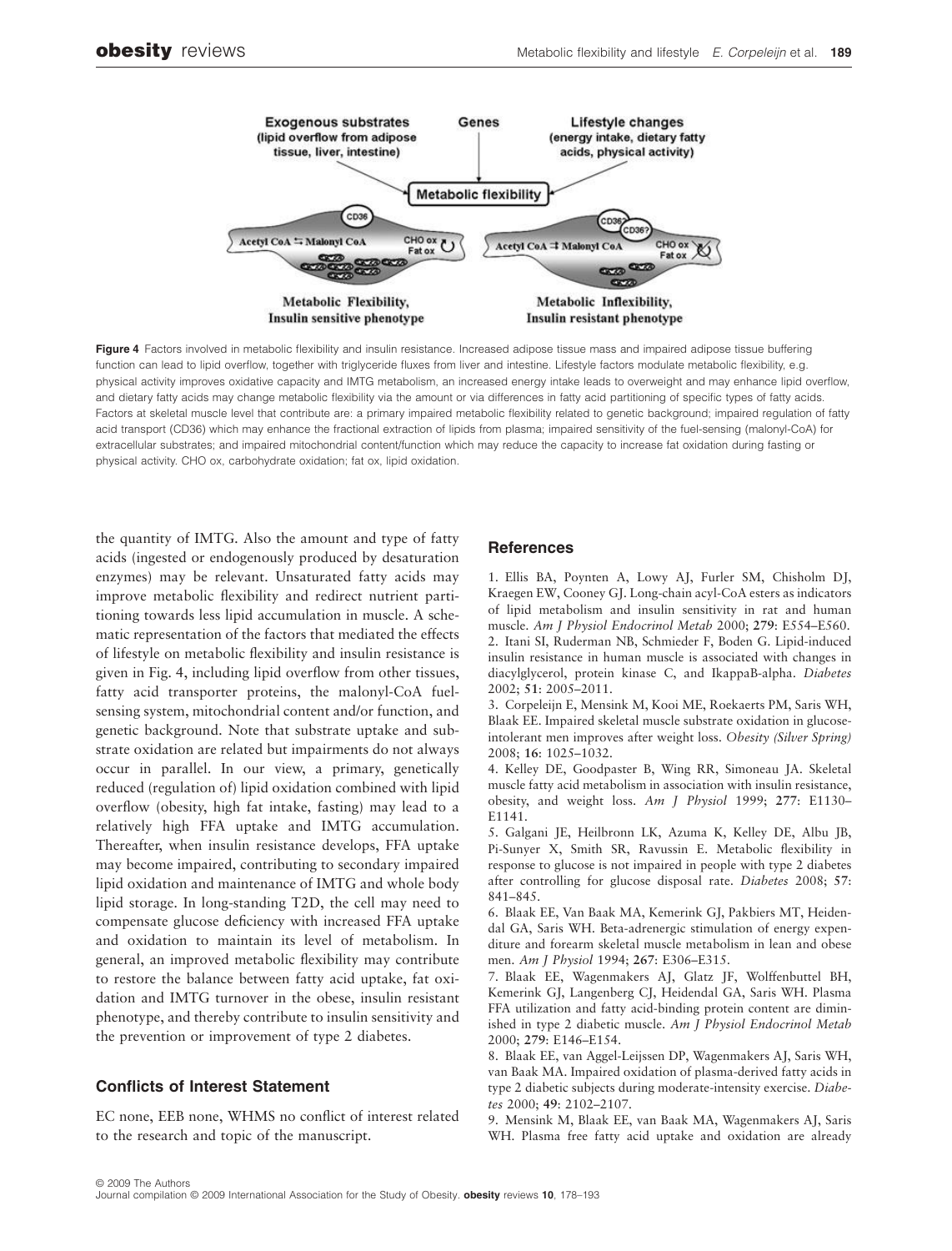diminished in subjects at high risk for developing type 2 diabetes. *Diabetes* 2001; **50**: 2548–2554.

10. Randle PJ, Garland PB, Hales CN, Newsholme EA. The glucose fatty-acid cycle. Its role in insulin sensitivity and the metabolic disturbances of diabetes mellitus. *Lancet* 1963; **1**: 785– 789.

11. Sidossis LS, Wolfe RR. Glucose and insulin-induced inhibition of fatty acid oxidation: the glucose-fatty acid cycle reversed. *Am J Physiol* 1996; **270**: E733–E738.

12. Turcotte LP, Swenberger JR, Yee AJ. High carbohydrate availability increases LCFA uptake and decreases LCFA oxidation in perfused muscle. *Am J Physiol Endocrinol Metab* 2002; **282**: E177–E183.

13. Storgaard H, Jensen CB, Bjornholm M, Song XM, Madsbad S, Zierath JR, Vaag AA. Dissociation between fat-induced *in vivo* insulin resistance and proximal insulin signaling in skeletal muscle in men at risk for type 2 diabetes. *J Clin Endocrinol Metab* 2004; **89**: 1301–1311.

14. Boden G, Lebed B, Schatz M, Homko C, Lemieux S. Effects of acute changes of plasma free fatty acids on intramyocellular fat content and insulin resistance in healthy subjects. *Diabetes* 2001; **50**: 1612–1617.

15. Petersen KF, Shulman GI. Etiology of insulin resistance. *Am J Med* 2006; **119**: S10–S16.

16. Rasmussen BB, Holmback UC, Volpi E, Morio-Liondore B, Paddon-Jones D, Wolfe RR. Malonyl coenzyme A and the regulation of functional carnitine palmitoyltransferase-1 activity and fat oxidation in human skeletal muscle. *J Clin Invest* 2002; **110**: 1687–1693.

17. Bandyopadhyay GK, Yu JG, Ofrecio J, Olefsky JM. Increased malonyl-CoA levels in muscle from obese and type 2 diabetic subjects lead to decreased fatty acid oxidation and increased lipogenesis; thiazolidinedione treatment reverses these defects. *Diabetes* 2006; **55**: 2277–2285.

18. Bell JA, Volpi E, Fujita S, Cadenas JG, Rasmussen BB. Dysregulation of muscle fatty acid metabolism in type 2 diabetes is independent of malonyl-CoA. *Diabetologia* 2006; **49**: 2144– 2152.

19. McGarry JD. Banting lecture 2001: dysregulation of fatty acid metabolism in the etiology of type 2 diabetes. *Diabetes* 2002; **51**: 7–18.

20. Ruderman NB, Saha AK, Vavvas D, Witters LA. Malonyl-CoA, fuel sensing, and insulin resistance. *Am J Physiol* 1999; **276**:  $E1-F18$ 

21. Mead JR, Irvine SA, Ramji DP. Lipoprotein lipase: structure, function, regulation, and role in disease. *J Mol Med* 2002; **80**: 753–769.

22. Samra JS, Clark ML, Humphreys SM, Macdonald IA, Frayn KN. Regulation of lipid metabolism in adipose tissue during early starvation. *Am J Physiol* 1996; **271**: E541–E546.

23. Evans K, Burdge GC, Wootton SA, Clark ML, Frayn KN. Regulation of dietary fatty acid entrapment in subcutaneous adipose tissue and skeletal muscle. *Diabetes* 2002; **51**: 2684– 2690.

24. Bickerton AS, Roberts R, Fielding BA, Hodson L, Blaak EE, Wagenmakers AJ, Gilbert M, Karpe F, Frayn KN. Preferential uptake of dietary fatty acids in adipose tissue and muscle in the postprandial period. *Diabetes* 2007; **56**: 168–176.

25. Karpe F, Tan GD. Adipose tissue function in the insulinresistance syndrome. *Biochem Soc Trans* 2005; **33**: 1045–1048.

26. Samra JS, Simpson EJ, Clark ML, Forster CD, Humphreys SM, Macdonald IA, Frayn KN. Effects of epinephrine infusion on adipose tissue: interactions between blood flow and lipid metabolism. *Am J Physiol* 1996; **271**: E834–E839.

27. Baron AD, Tarshoby M, Hook G, Lazaridis EN, Cronin J, Johnson A, Steinberg HO. Interaction between insulin sensitivity and muscle perfusion on glucose uptake in human skeletal muscle: evidence for capillary recruitment. *Diabetes* 2000; **49**: 768–774.

28. Yki-Jarvinen H, Utriainen T. Insulin-induced vasodilatation: physiology or pharmacology? *Diabetologia* 1998; **41**: 369– 379.

29. Murdolo G, Sjostrand M, Strindberg L, Gudbjornsdottir S, Lind L, Lonnroth P, Jansson PA. Effects of intrabrachial metacholine infusion on muscle capillary recruitment and forearm glucose uptake during physiological hyperinsulinemia in obese, insulinresistant individuals. *J Clin Endocrinol Metab* 2008; **93**: 2764– 2773.

30. Jansson PA. Endothelial dysfunction in insulin resistance and type 2 diabetes. *J Intern Med* 2007; **262**: 173–183.

31. Kahn SE, Hull RL, Utzschneider KM. Mechanisms linking obesity to insulin resistance and type 2 diabetes. *Nature* 2006; **444**: 840–846.

32. Arner P. Human fat cell lipolysis: biochemistry, regulation and clinical role. *Best Pract Res Clin Endocrinol Metab* 2005; **19**: 471–482.

33. Bickerton AS, Roberts R, Fielding BA, Tornqvist H, Blaak EE, Wagenmakers AJ, Gilbert M, Humphreys SM, Karpe F, Frayn KN. Adipose tissue fatty acid metabolism in insulin-resistant men. *Diabetologia* 2008; **51**: 1466–1474.

34. Reeds DN, Stuart CA, Perez O, Klein S. Adipose tissue, hepatic, and skeletal muscle insulin sensitivity in extremely obese subjects with acanthosis nigricans. *Metabolism* 2006; **55**: 1658– 1663.

35. Glatz JF, Bonen A, Luiken JJ. Exercise and insulin increase muscle fatty acid uptake by recruiting putative fatty acid transporters to the sarcolemma. *Curr Opin Clin Nutr Metab Care* 2002; **5**: 365–370.

36. Kampf JP, Parmley D, Kleinfeld AM. Free fatty acid transport across adipocytes is mediated by an unknown membrane protein pump. *Am J Physiol Endocrinol Metab* 2007; **293**: E1207– E1214.

37. Bonen A, Chabowski A, Luiken JJ, Glatz JF. Is membrane transport of FFA mediated by lipid, protein, or both? Mechanisms and regulation of protein-mediated cellular fatty acid uptake: molecular, biochemical, and physiological evidence. *Physiology (Bethesda)* 2007; **22**: 15–29.

38. Kampf JP, Kleinfeld AM. Is membrane transport of FFA mediated by lipid, protein, or both? An unknown protein mediates free fatty acid transport across the adipocyte plasma membrane. *Physiology (Bethesda)* 2007; **22**: 7–14.

39. Kampf JP. Is membrane transport of FFA mediated by lipid, protein, or both? *Physiology* 2007; **22**: 29.

40. Febbraio M, Abumrad NA, Hajjar DP, Sharma K, Cheng W, Pearce SF, Silverstein RL. A null mutation in murine CD36 reveals an important role in fatty acid and lipoprotein metabolism. *J Biol Chem* 1999; **274**: 19055–19062.

41. Holloway GP, Bezaire V, Heigenhauser GJ, Tandon NN, Glatz JF, Luiken JJ, Bonen A, Spriet LL. Mitochondrial long chain fatty acid oxidation, fatty acid translocase/CD36 content and carnitine palmitoyltransferase I activity in human skeletal muscle during aerobic exercise. *J Physiol* 2006; **571**: 201–210.

42. Binas B, Danneberg H, McWhir J, Mullins L, Clark AJ. Requirement for the heart-type fatty acid binding protein in cardiac fatty acid utilization. *Faseb J* 1999; **13**: 805–812.

43. Luiken JJ, Koonen DP, Coumans WA, Pelsers MM, Binas B, Bonen A, Glatz JF. Long-chain fatty acid uptake by skeletal muscle is impaired in homozygous, but not heterozygous, heart-type-FABP null mice. *Lipids* 2003; **38**: 491–496.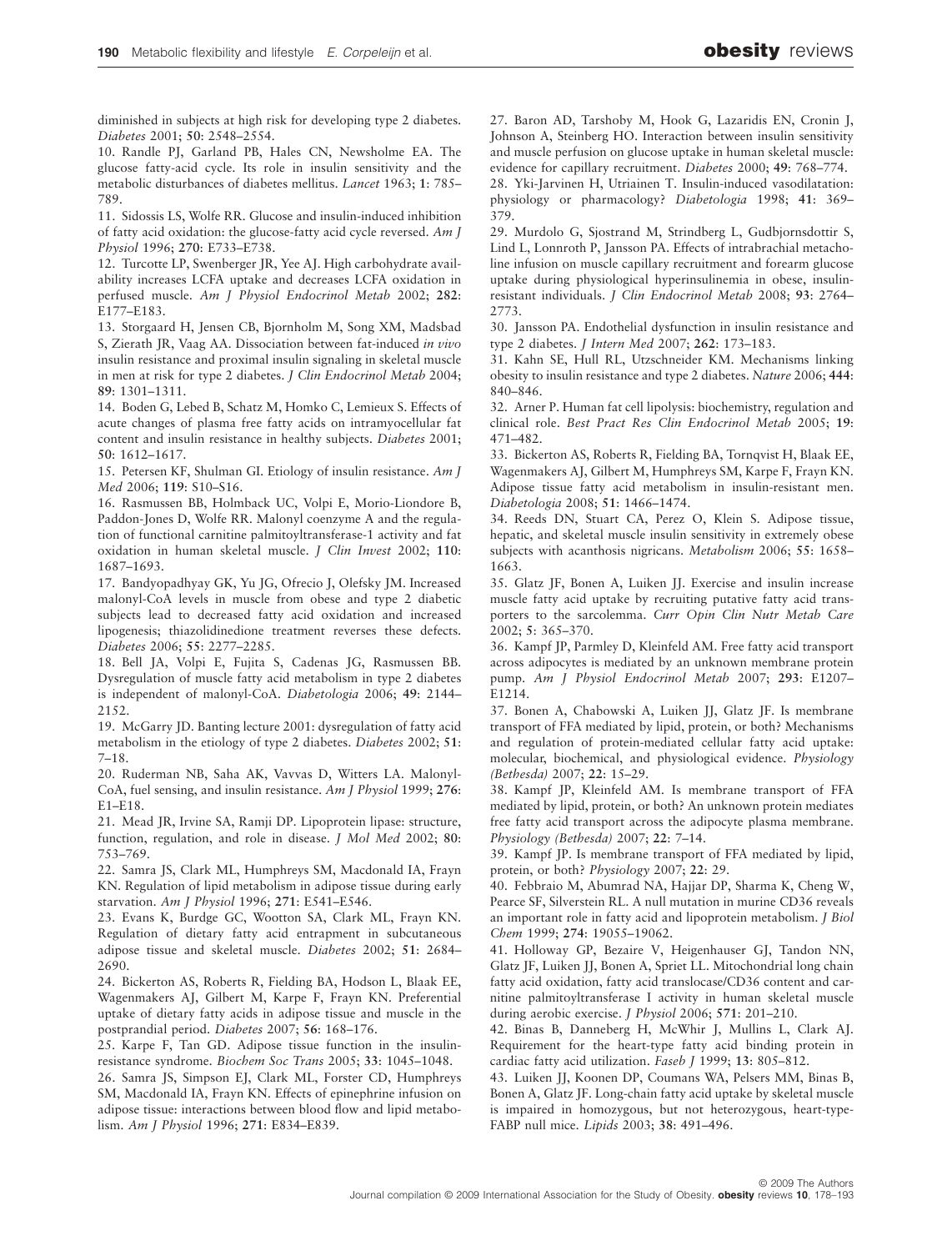44. Campbell SE, Tandon NN, Woldegiorgis G, Luiken JJ, Glatz JF, Bonen A. A novel function for fatty acid translocase (FAT)/ CD36: involvement in long chain fatty acid transfer into the mitochondria. *J Biol Chem* 2004; **279**: 36235–36241.

45. Holloway GP, Thrush AB, Heigenhauser GJ, Tandon NN, Dyck DJ, Bonen A, Spriet LL. Skeletal muscle mitochondrial FAT/ CD36 content and palmitate oxidation are not decreased in obese women. *Am J Physiol Endocrinol Metab* 2007; **292**: E1782– E1789.

46. Chabowski A, Coort SL, Calles-Escandon J, Tandon NN, Glatz JF, Luiken JJ, Bonen A. Insulin stimulates fatty acid transport by regulating expression of FAT/CD36 but not FABPpm. *Am J Physiol Endocrinol Metab* 2004; **287**: E781–E789.

47. Corpeleijn E, Pelsers MM, Soenen S, Mensink M, Bouwman FG, Kooi ME, Saris WH, Glatz JF, Blaak EE. Insulin acutely upregulates protein expression of the fatty acid transporter CD36 in human skeletal muscle *in vivo*. *J Physiol Pharmacol* 2008; **59**: 77–83.

48. Dresner A, Laurent D, Marcucci M, Griffin ME, Dufour S, Cline GW, Slezak LA, Andersen DK, Hundal RS, Rothman DL, Petersen KF, Shulman GI. Effects of free fatty acids on glucose transport and IRS-1-associated phosphatidylinositol 3-kinase activity. *J Clin Invest* 1999; **103**: 253–259.

49. Corpeleijn E, van der Kallen CJ, Kruijshoop M, Magagnin MG, de Bruin TW, Feskens EJ, Saris WH, Blaak EE. Direct association of a promoter polymorphism in the CD36/FAT fatty acid transporter gene with type 2 diabetes mellitus and insulin resistance. *Diabet Med* 2006; **23**: 907–911.

50. Colberg SR, Simoneau JA, Thaete FL, Kelley DE. Skeletal muscle utilization of free fatty acids in women with visceral obesity. *J Clin Invest* 1995; **95**: 1846–1853.

51. Kelley DE, Simoneau JA. Impaired free fatty acid utilization by skeletal muscle in non-insulin-dependent diabetes mellitus. *J Clin Invest* 1994; **94**: 2349–2356.

52. Turpeinen AK, Takala TO, Nuutila P, Axelin T, Luotolahti M, Haaparanta M, Bergman J, Hamalainen H, Iida H, Maki M, Uusitupa MI, Knuuti J. Impaired free fatty acid uptake in skeletal muscle but not in myocardium in patients with impaired glucose tolerance: studies with PET and 14(R,S)-[18F]fluoro-6-thiaheptadecanoic acid. *Diabetes* 1999; **48**: 1245–1250.

53. Kempen KP, Saris WH, Kuipers H, Glatz JF, Van Der Vusse GJ. Skeletal muscle metabolic characteristics before and after energy restriction in human obesity: fibre type, enzymatic betaoxidative capacity and fatty acid-binding protein content. *Eur J Clin Invest* 1998; **28**: 1030–1037.

54. Wilmsen HM, Ciaraldi TP, Carter L, Reehman N, Mudaliar SR, Henry RR. Thiazolidinediones upregulate impaired fatty acid uptake in skeletal muscle of type 2 diabetic subjects. *Am J Physiol Endocrinol Metab* 2003; **285**: E354–E362.

55. Bonen A, Parolin ML, Steinberg GR, Calles-Escandon J, Tandon NN, Glatz JF, Luiken JJ, Heigenhauser GJ, Dyck DJ. Triacylglycerol accumulation in human obesity and type 2 diabetes is associated with increased rates of skeletal muscle fatty acid transport and increased sarcolemmal FAT/CD36. *Faseb J* 2004; **18**: 1144–1146.

56. Bonen A, Campbell SE, Benton CR, Chabowski A, Coort SL, Han XX, Koonen DP, Glatz JF, Luiken JJ. Regulation of fatty acid transport by fatty acid translocase/CD36. *Proc Nutr Soc* 2004; **63**: 245–249.

57. Sacchetti M, Olsen DB, Saltin B, van Hall G. Heterogeneity in limb fatty acid kinetics in type 2 diabetes. *Diabetologia* 2005; **48**: 938–945.

58. Boon H, Blaak EE, Saris WH, Keizer HA, Wagenmakers AJ, van Loon LJ. Substrate source utilisation in long-term diagnosed type 2 diabetes patients at rest, and during exercise and subsequent recovery. *Diabetologia* 2007; **50**: 103–112.

59. DeFronzo RA, Jacot E, Jequier E, Maeder E, Wahren J, Felber JP. The effect of insulin on the disposal of intravenous glucose. Results from indirect calorimetry and hepatic and femoral venous catheterization. *Diabetes* 1981; **30**: 1000–1007.

60. Wohl P, Wohl P, Girman P, Pelikanova T. Inflexibility of energy substrate oxidation in type 1 diabetic patients. *Metabolism* 2004; **53**: 655–659.

61. Blaak EE, Wolffenbuttel BH, Saris WH, Pelsers MM, Wagenmakers AJ. Weight reduction and the impaired plasma-derived free fatty acid oxidation in type 2 diabetic subjects. *J Clin Endocrinol Metab* 2001; **86**: 1638–1644.

62. Lowell BB, Shulman GI. Mitochondrial dysfunction and type 2 diabetes. *Science* 2005; **307**: 384–387.

63. Ritov VB, Menshikova EV, He J, Ferrell RE, Goodpaster BH, Kelley DE. Deficiency of subsarcolemmal mitochondria in obesity and type 2 diabetes. *Diabetes* 2005; **54**: 8–14.

64. Petersen KF, Dufour S, Befroy D, Garcia R, Shulman GI. Impaired mitochondrial activity in the insulin-resistant offspring of patients with type 2 diabetes. *N Engl J Med* 2004; **350**: 664– 671.

65. Simoneau JA, Kelley DE. Altered glycolytic and oxidative capacities of skeletal muscle contribute to insulin resistance in NIDDM. *J Appl Physiol* 1997; **83**: 166–171.

66. Mootha VK, Lindgren CM, Eriksson KF, Subramanian A, Sihag S, Lehar J, Puigserver P, Carlsson E, Ridderstrale M, Laurila E, Houstis N, Daly MJ, Patterson N, Mesirov JP, Golub TR, Tamayo P, Spiegelman B, Lander ES, Hirschhorn JN, Altshuler D, Groop LC. PGC-1alpha-responsive genes involved in oxidative phosphorylation are coordinately downregulated in human diabetes. *Nat Genet* 2003; **34**: 267–273.

67. Patti ME, Butte AJ, Crunkhorn S, Cusi K, Berria R, Kashyap S, Miyazaki Y, Kohane I, Costello M, Saccone R, Landaker EJ, Goldfine AB, Mun E, DeFronzo R, Finlayson J, Kahn CR, Mandarino LJ. Coordinated reduction of genes of oxidative metabolism in humans with insulin resistance and diabetes: potential role of PGC1 and NRF1. *Proc Natl Acad Sci USA* 2003; **100**: 8466–8471.

68. Morino K, Petersen KF, Dufour S, Befroy D, Frattini J, Shatzkes N, Neschen S, White MF, Bilz S, Sono S, Pypaert M, Shulman GI. Reduced mitochondrial density and increased IRS-1 serine phosphorylation in muscle of insulin-resistant offspring of type 2 diabetic parents. *J Clin Invest* 2005; **115**: 3587–3593.

69. Hoeks J, Hesselink MK, Russell AP, Mensink M, Saris WH, Mensink RP, Schrauwen P. Peroxisome proliferator-activated receptor-gamma coactivator-1 and insulin resistance: acute effect of fatty acids. *Diabetologia* 2006; **49**: 2419–2426.

70. Ling C, Poulsen P, Carlsson E, Ridderstrale M, Almgren P, Wojtaszewski J, Beck-Nielsen H, Groop L, Vaag A. Multiple environmental and genetic factors influence skeletal muscle PGC-1alpha and PGC-1beta gene expression in twins. *J Clin Invest* 2004; **114**: 1518–1526.

71. Thamer C, Machann J, Bachmann O, Haap M, Dahl D, Wietek B, Tschritter O, Niess A, Brechtel K, Fritsche A, Claussen C, Jacob S, Schick F, Haring HU, Stumvoll M. Intramyocellular lipids: anthropometric determinants and relationships with maximal aerobic capacity and insulin sensitivity. *J Clin Endocrinol Metab* 2003; **88**: 1785–1791.

72. van Loon LJ. Use of intramuscular triacylglycerol as a substrate source during exercise in humans. *J Appl Physiol* 2004; **97**: 1170–1187.

73. Liu L, Zhang Y, Chen N, Shi X, Tsang B, Yu YH. Upregulation of myocellular DGAT1 augments triglyceride synthesis in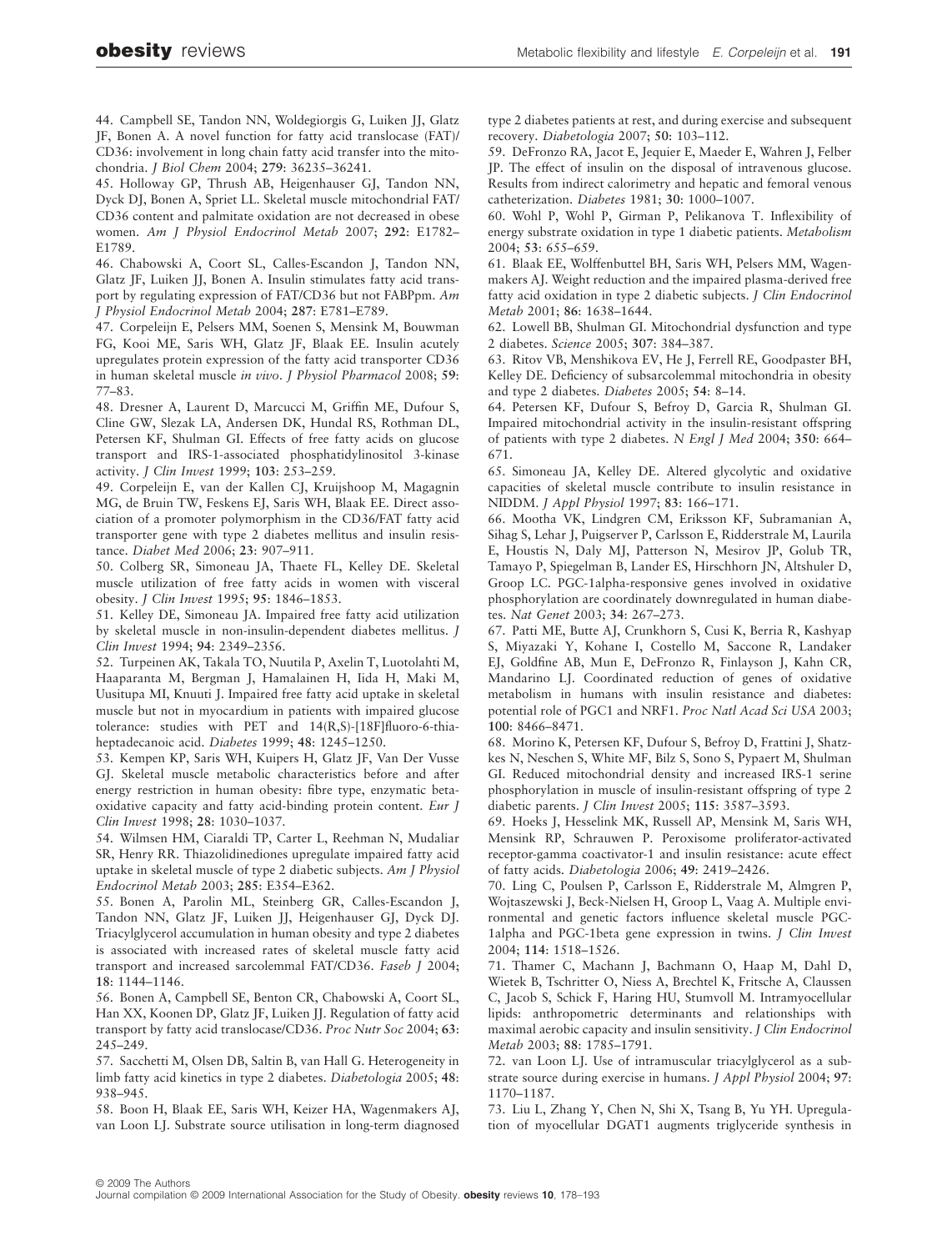skeletal muscle and protects against fat-induced insulin resistance. *J Clin Invest* 2007; **117**: 1679–1689.

74. Schenk S, Horowitz JF. Acute exercise increases triglyceride synthesis in skeletal muscle and prevents fatty acid-induced insulin resistance. *J Clin Invest* 2007; **117**: 1690–1698.

75. Gray RE, Tanner CJ, Pories WJ, MacDonald KG, Houmard JA. Effect of weight loss on muscle lipid content in morbidly obese subjects. *Am J Physiol Endocrinol Metab* 2003; **284**: E726– E732.

76. Goodpaster BH, Theriault R, Watkins SC, Kelley DE. Intramuscular lipid content is increased in obesity and decreased by weight loss. *Metabolism* 2000; **49**: 467–472.

77. Malenfant P, Tremblay A, Doucet E, Imbeault P, Simoneau JA, Joanisse DR. Elevated intramyocellular lipid concentration in obese subjects is not reduced after diet and exercise training. *Am J Physiol Endocrinol Metab* 2001; **280**: E632–E639.

78. Goodpaster BH, Katsiaras A, Kelley DE. Enhanced fat oxidation through physical activity is associated with improvements in insulin sensitivity in obesity. *Diabetes* 2003; **52**: 2191– 2197.

79. Simoneau JA, Veerkamp JH, Turcotte LP, Kelley DE. Markers of capacity to utilize fatty acids in human skeletal muscle: relation to insulin resistance and obesity and effects of weight loss. *Faseb J* 1999; **13**: 2051–2060.

80. Toledo FG, Menshikova EV, Azuma K, Radikova Z, Kelley CA, Ritov VB, Kelley DE. Mitochondrial capacity in skeletal muscle is not stimulated by weight loss despite increases in insulin action and decreases in intramyocellular lipid content. *Diabetes* 2008; **57**: 987–994.

81. Mensink M, Blaak EE, Vidal H, De Bruin TW, Glatz JF, Saris WH. Lifestyle changes and lipid metabolism gene expression and protein content in skeletal muscle of subjects with impaired glucose tolerance. *Diabetologia* 2003; **46**: 1082–1089.

82. Mensink M, Blaak EE, Wagenmakers AJ, Saris WH. Lifestyle intervention and fatty acid metabolism in glucose-intolerant subjects. *Obes Res* 2005; **13**: 1354–1362.

83. Bruce CR, Thrush AB, Mertz VA, Bezaire V, Chabowski A, Heigenhauser GJ, Dyck DJ. Endurance training in obese humans improves glucose tolerance and mitochondrial fatty acid oxidation and alters muscle lipid content. *Am J Physiol Endocrinol Metab* 2006; **291**: E99–E107.

84. Kuhl JE, Ruderman NB, Musi N, Goodyear LJ, Patti ME, Crunkhorn S, Dronamraju D, Thorell A, Nygren J, Ljungkvist O, Degerblad M, Stahle A, Brismar TB, Andersen KL, Saha AK, Efendic S, Bavenholm PN. Exercise training decreases the concentration of malonyl-CoA and increases the expression and activity of malonyl-CoA decarboxylase in human muscle. *Am J Physiol Endocrinol Metab* 2006; **290**: E1296–E1303.

85. Kiens B. Skeletal muscle lipid metabolism in exercise and insulin resistance. *Physiol Rev* 2006; **86**: 205–243.

86. Roepstorff C, Halberg N, Hillig T, Saha AK, Ruderman NB, Wojtaszewski JF, Richter EA, Kiens B. Malonyl-CoA and carnitine in regulation of fat oxidation in human skeletal muscle during exercise. *Am J Physiol Endocrinol Metab* 2005; **288**: E133– E142.

87. Schrauwen P, van Aggel-Leijssen DP, Hul G, Wagenmakers AJ, Vidal H, Saris WH, van Baak MA. The effect of a 3-month low-intensity endurance training program on fat oxidation and acetyl-CoA carboxylase-2 expression. *Diabetes* 2002; **51**: 2220– 2226.

88. van Aggel-Leijssen DP, Saris WH, Wagenmakers AJ, Senden JM, van Baak MA. Effect of exercise training at different intensities on fat metabolism of obese men. *J Appl Physiol* 2002; **92**: 1300– 1309.

89. Sial S, Coggan AR, Hickner RC, Klein S. Training-induced alterations in fat and carbohydrate metabolism during exercise in elderly subjects. *Am J Physiol* 1998; **274**: E785–E790.

90. Bruce CR, Kriketos AD, Cooney GJ, Hawley JA. Disassociation of muscle triglyceride content and insulin sensitivity after exercise training in patients with type 2 diabetes. *Diabetologia* 2004; **47**: 23–30.

91. Gan SK, Kriketos AD, Ellis BA, Thompson CH, Kraegen EW, Chisholm DJ. Changes in aerobic capacity and visceral fat but not myocyte lipid levels predict increased insulin action after exercise in overweight and obese men. *Diabetes Care* 2003; **26**: 1706– 1713.

92. Astrup A, Ryan L, Grunwald GK, Storgaard M, Saris W, Melanson E, Hill JO. The role of dietary fat in body fatness: evidence from a preliminary meta-analysis of ad libitum low-fat dietary intervention studies. *Br J Nutr* 2000; **83**(Suppl. 1): S25– S32.

93. Schrauwen P. High-fat diet, muscular lipotoxicity and insulin resistance. *Proc Nutr Soc* 2007; **66**: 33–41.

94. Zurlo F, Lillioja S, Esposito-Del Puente A, Nyomba BL, Raz I, Saad MF, Swinburn BA, Knowler WC, Bogardus C, Ravussin E. Low ratio of fat to carbohydrate oxidation as predictor of weight gain: study of 24-h RQ. *Am J Physiol* 1990; **259**: E650–E657.

95. Blundell JE, Cooling J, King NA. Differences in postprandial responses to fat and carbohydrate loads in habitual high and low fat consumers (phenotypes). *Br J Nutr* 2002; **88**: 125–132.

96. Blaak EE, Hul G, Verdich C, Stich V, Martinez A, Petersen M, Feskens EF, Patel K, Oppert JM, Barbe P, Toubro S, Anderson I, Polak J, Astrup A, Macdonald IA, Langin D, Holst C, Sorensen TI, Saris WH. Fat oxidation before and after a high fat load in the obese insulin-resistant state. *J Clin Endocrinol Metab* 2006; **91**: 1462–1469.

97. Ukropcova B, Sereda O, de Jonge L, Bogacka I, Nguyen T, Xie H, Bray GA, Smith SR. Family history of diabetes links impaired substrate switching and reduced mitochondrial content in skeletal muscle. *Diabetes* 2007; **56**: 720–727.

98. Feskens EJ, van Dam RM. Dietary fat and the etiology of type 2 diabetes: an epidemiological perspective. *Nutr Metab Cardiovasc Dis* 1999; **9**: 87–95.

99 Gaster M, Rustan AC, Beck-Nielsen H. Differential utilization of saturated palmitate and unsaturated oleate: evidence from cultured myotubes. *Diabetes* 2005; **54**: 648–656.

100. Corpeleijn E, Feskens EJ, Jansen EH, Mensink M, Saris WH, de Bruin TW, Blaak EE. Improvements in glucose tolerance and insulin sensitivity after lifestyle intervention are related to changes in serum fatty acid profile and desaturase activities: the SLIM study. *Diabetologia* 2006; **49**: 2392–2401.

101. Vessby B, Tengblad S, Lithell H. Insulin sensitivity is related to the fatty acid composition of serum lipids and skeletal muscle phospholipids in 70-year-old men. *Diabetologia* 1994; **37**: 1044– 1050.

102. Summers LK, Fielding BA, Bradshaw HA, Ilic V, Beysen C, Clark ML, Moore NR, Frayn KN. Substituting dietary saturated fat with polyunsaturated fat changes abdominal fat distribution and improves insulin sensitivity. *Diabetologia* 2002; **45**: 369– 377.

103. Warensjo E, Riserus U, Vessby B. Fatty acid composition of serum lipids predicts the development of the metabolic syndrome in men. *Diabetologia* 2005; **48**: 1999–2005.

104. Vessby B. Dietary fat and insulin action in humans. *Br J Nutr* 2000; **83**(Suppl. 1): S91–S96.

105. Nakamura MT, Nara TY. Structure, function, and dietary regulation of delta6, delta5, and delta9 desaturases. *Annu Rev Nutr* 2004; **24**: 345–376.